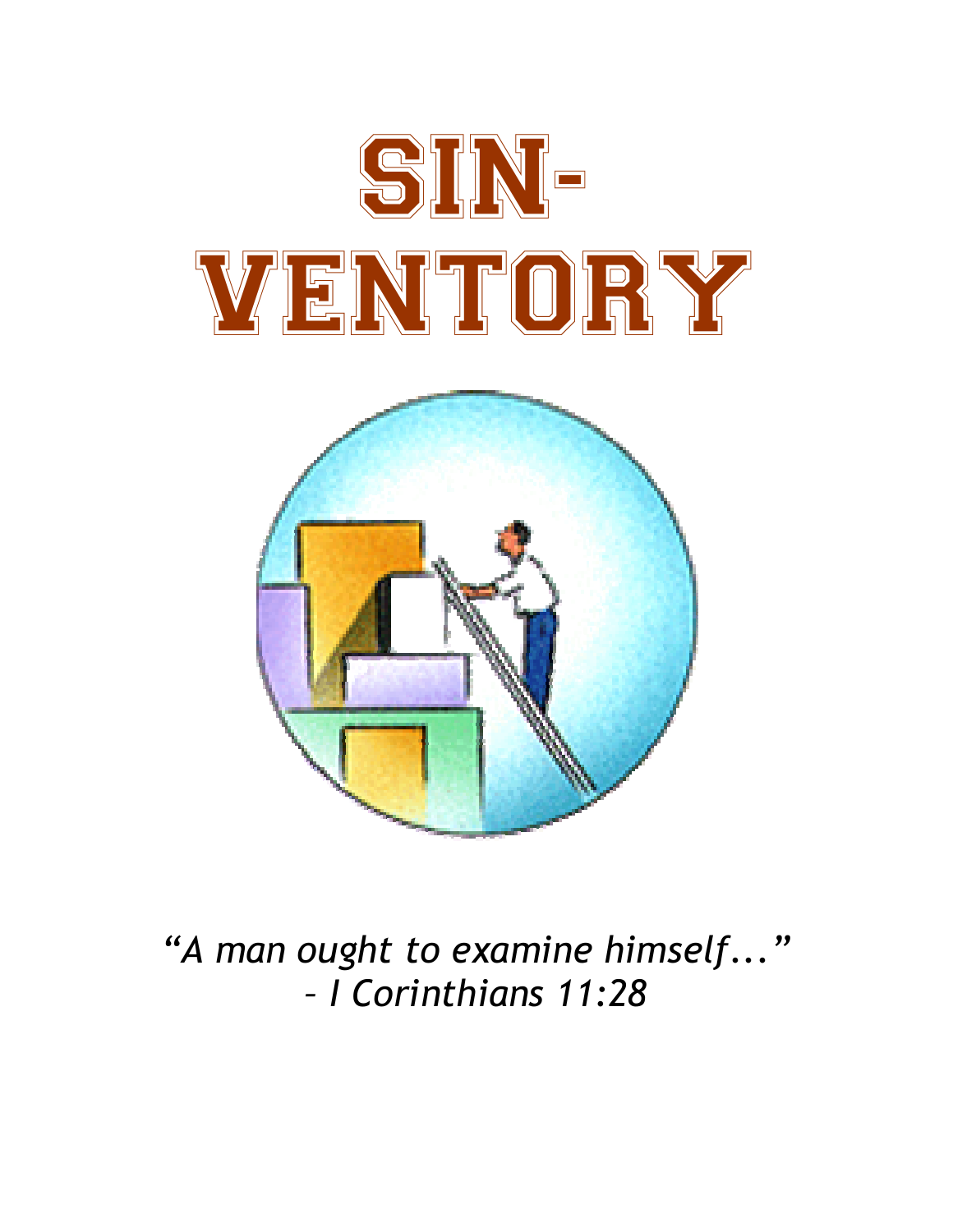

# Discipleship

"It is required of a steward that a man be found faithful." - I Corinthians 4:2

"Why do you call me Lord, Lord, and do not the things that I say?"  $-$  Luke 6:46

"A man who has no rule over his own spirit is like a city that is broken down and without walls." - Proverbs 25:28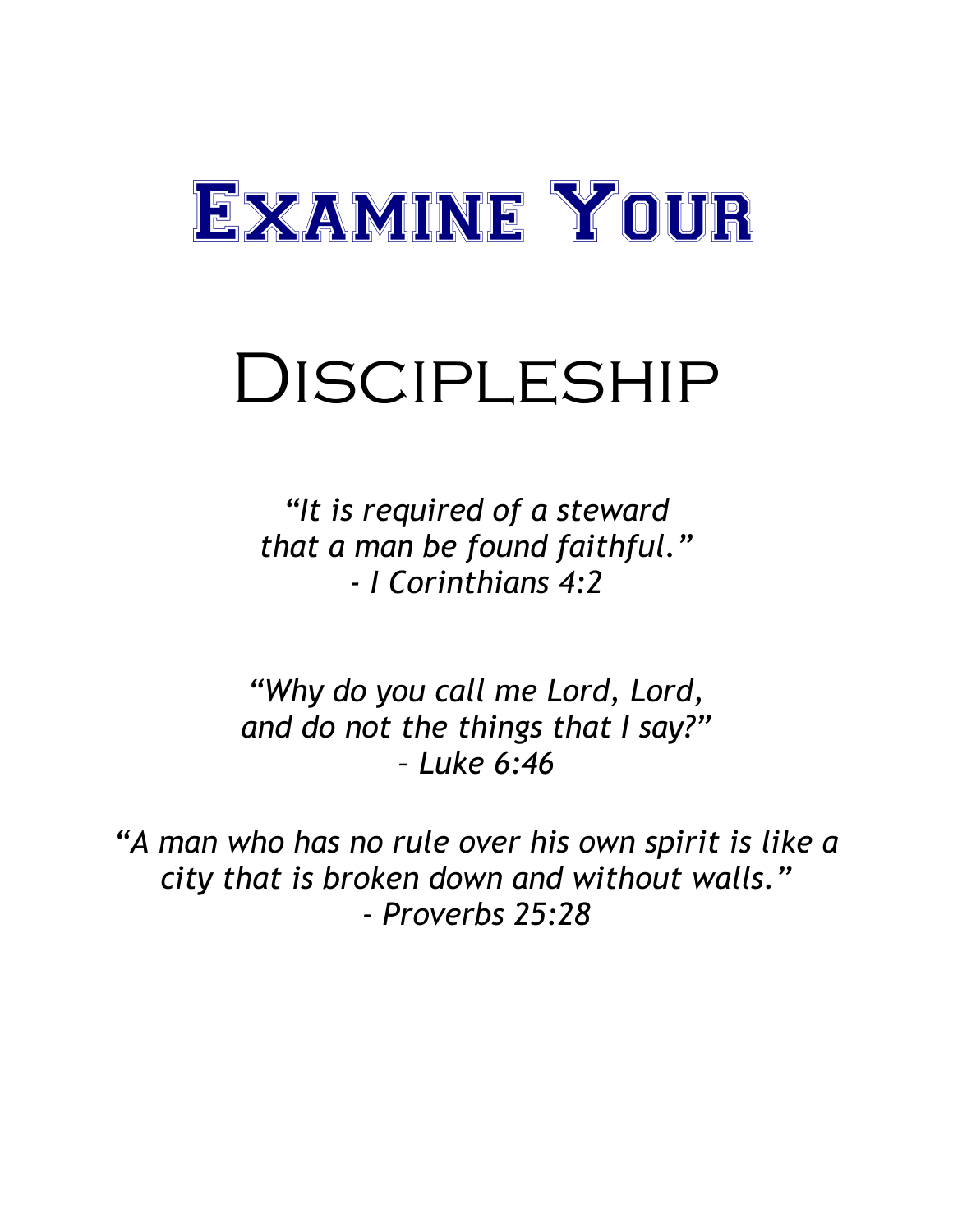# **The Disciple's Disciplines**

Luke 9:57-62

# **I. Level One Discipleship**

*A disciple's faithfulness can be measured by the things he does. A man is known by his ways; your fruits you will know them. What are you doing regularly, systematically, in a disciplined fashion that distinguishes you as a true disciple?* 

# **1. Daily Prayer**

Jesus set the pace for his disciples. He was God incarnate but it was necessary for him to have a regular, faithful, life of prayer. Do you have a prayer closet as Jesus commanded? (Matthew 6:6)

# **2. Reading the Word**

God's word cannot be underestimated in its value and importance to the growing soul. Without it you cannot know Jesus Christ. Without a regular diet of its vitamins you will become anemic. Neglect of this area will result in disappointing a Christian life. The parable of the Sower is a prime example for the saint. Neglect of the word – whatever the reason results is weak faith. (Psalm 119:11, Joshua 1:8, Deut. 6:6-9, Deut. 17:19)

# **3. Regular Sunday Worship**

Jesus made it clear that every disciple was to SEEK IN FIRST PLACE the kingdom of God, then everything else will fall into place. Get that screwed up and you Christian life will be a fiasco. How do you seek God in first place? Can God occupy an equal place to Sunday football, sports, entertainment, personal leisure, rest, vacations, etc.? NO! Hebrews 10:25 is uncompromising – "Forsake not the assembling of yourselves together…and much more as you see Christ return approaching.". Deal with it.

# **4. Responsible Fellowship**

Fellowship is what you do with other disciples. An interesting study of the Scriptures is to explore what God says we are to do with ONE ANOTHER. There are 58 "one another" passages in the New Testament. The church of the book of Acts is an excellent example. (Acts 2:42-47, Hebrews 10:24) This fellowship is not just social events but a personal and corporate accountability one to another. Cell groups, bible study groups are excellent places where this can happen.

# **5. Faithful Ministry and Service**

A disciple is not called to live a life of leisure. We are not called to serve self. We are called to give up our lives for Jesus sake, to invest in his kingdom; to do his will on earth as it is done in heaven. Service is finding your place in the kingdom and waiting on your ministry. It is not the church ministry – it is YOUR ministry. (Mark 13:34, Rom 12:6-8)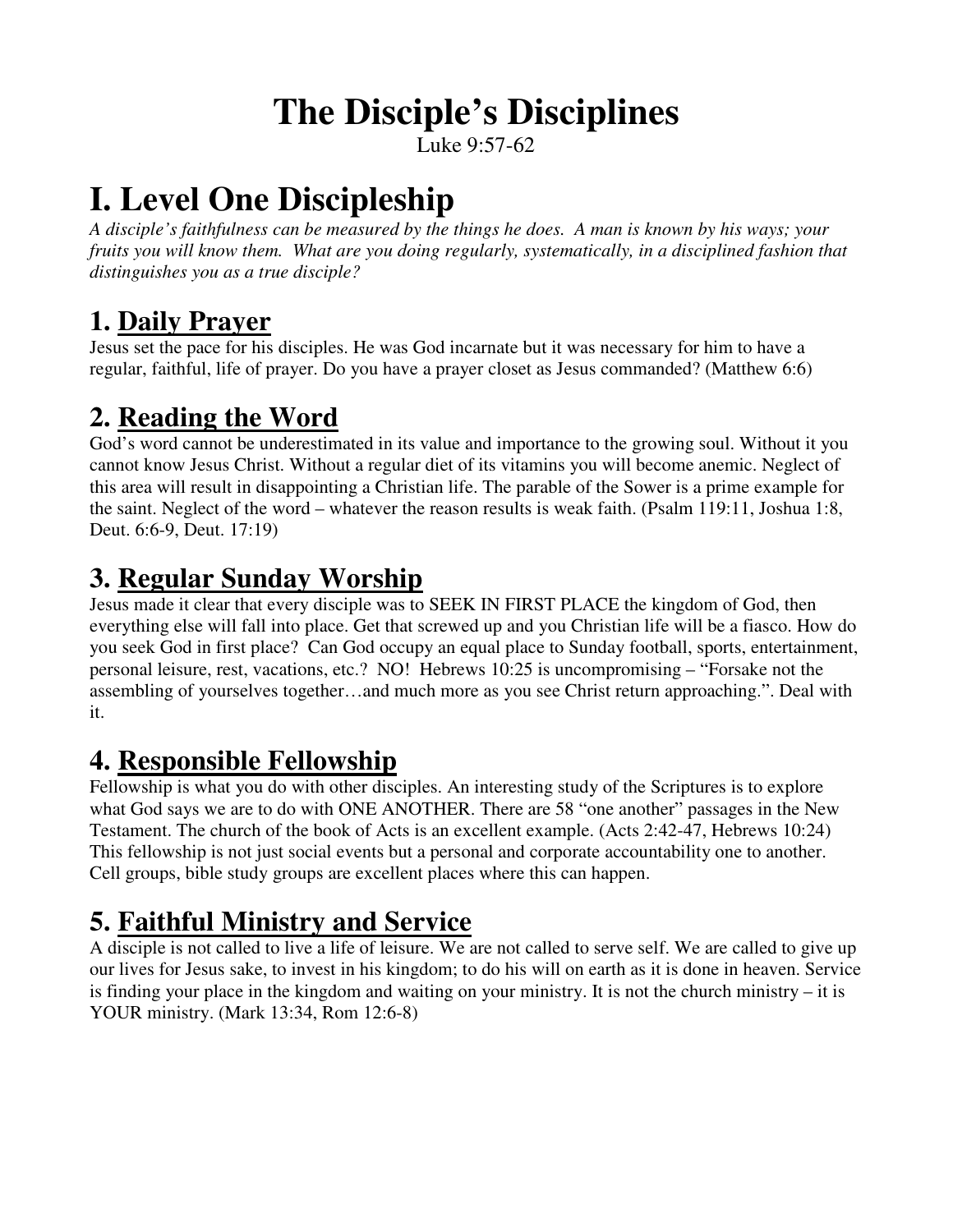# **II. Level Two Discipleship**

*As you grow more mature in Christ so you disciplines and godly habits will grow with you. Diminishing habits show diminishing commitments. What vows are you performing before the Lord?* 

# **1. Diligent Study of the Word**

The call to read the Word is only the beginning. Paul urges Timothy to know the word, memorize the word, preach, teach the word, and study the word. Studying the word means that you become a student of the Bible. God's word holds a special place in your heart and life. You search it, memorize it, study it, explore it, obey it, and share it. (Acts 17:11, 2 Timothy 2:15, Hebrews 5:12-14)

# **2. Tithing & Giving**

God wants to bless his people with prosperity. But unless we learn the true meaning of money we cannot be blessed no matter how much we make. Managing our money is a major issue with Jesus Christ. You cannot serve God and money. Money must take a subservient place. (Luke 6:38; Matthew 33-34)

# **3. Bold Witness**

That a disciple is a soldier who holds up the flag of his King is beyond question. Jesus makes the issue of speaking up for him a matter of discipleship. "If you are ashamed of me and my words in this sinful culture, I will be ashamed of you before my Father in heaven and before the holy angels." (Luke 9:23- 24) Witnessing is not a program, but a lifestyle decision. Will you blush to own his name? (Jude 1:3) Do you earnestly contend for the faith?

# **4. Sacrificial Service**

Not only are we called to service in ministry with the gifts God has entrusted to us; we are also called upon to live a life of sacrificial service. (Romans 12:1-2) It is our reasonable service. This means to stretch ourselves beyond our means to serve Christ.

# **5. Intercessory Prayer – Prayer and Fasting**

No one will ever win battles without waging war. And war can only be waged on the battlefield. The battlefield for spiritual warfare is ON OUR KNEES. (Ephesians 6:18 and I Corinthians 10:4-5, Matthew 19:15) Do you exercise spiritual authority in prayer?

# **Conclusion:**

*Are you more disciplined today than you were last year? ( 2 years ago, 5 years ago, 10 years ago, 20 years ago?)* 

*Are you maturing in Christ? Are you stronger in faith? More disciplined? More faithful? More dedicated? More Christ-centered? More loving and giving?*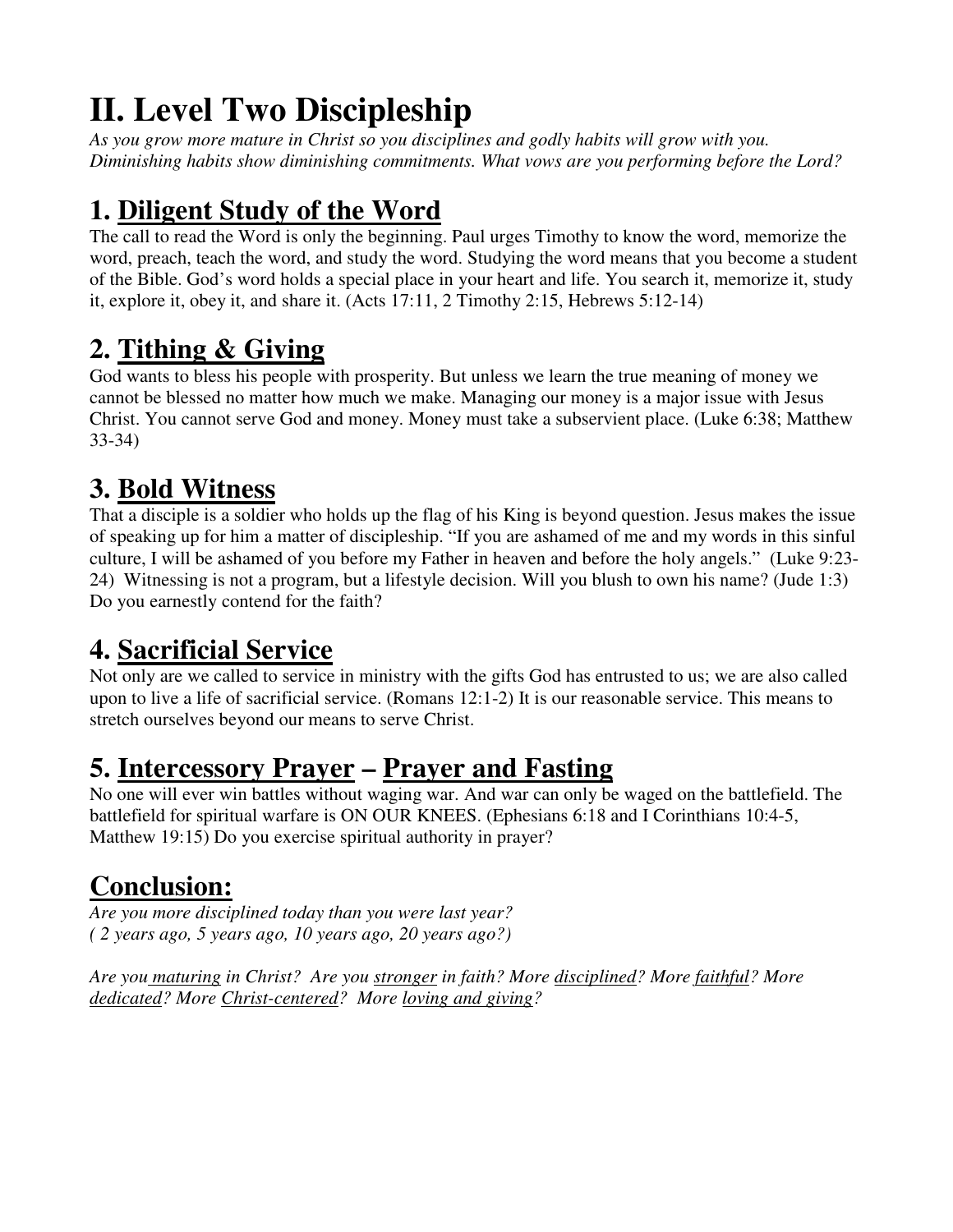# **The Test of a Disciple's Maturity**

Rate yourself from 1-10. Ten being the highest mark.

## **I. LEVEL ONE DISCIPLESHIP**

Daily Prayer

- $\Diamond$  Is prayer a daily discipline?
- ◊ Is talking to God your delight?
- ◊ Is it an important part of every day?

Reading the Word

- $\Diamond$  Is the Bible a daily part of your life?
- ◊ Do you let God speak to you through it daily?
- ◊ Do you memorize and claim it's promises?

Sunday Worship

- ◊ Do you faithfully attend worship on the Lord's Day?
- ◊ Do you attend worship even on vacations?
- ◊ Are you in God's house every Sunday?

Fellowship

- ◊ Do you eat together with believers in their homes?
- ◊ Do you attend a home fellowship once a week?
- ◊ Do you have a prayer partner in the church?

Faithful Ministry

- ◊ Do you weekly serve God is some capacity?
- ◊ Do you have a servant's heart?
- ◊ Do you look for opportunities to serve the Lord?

Total Score Level One \_\_\_\_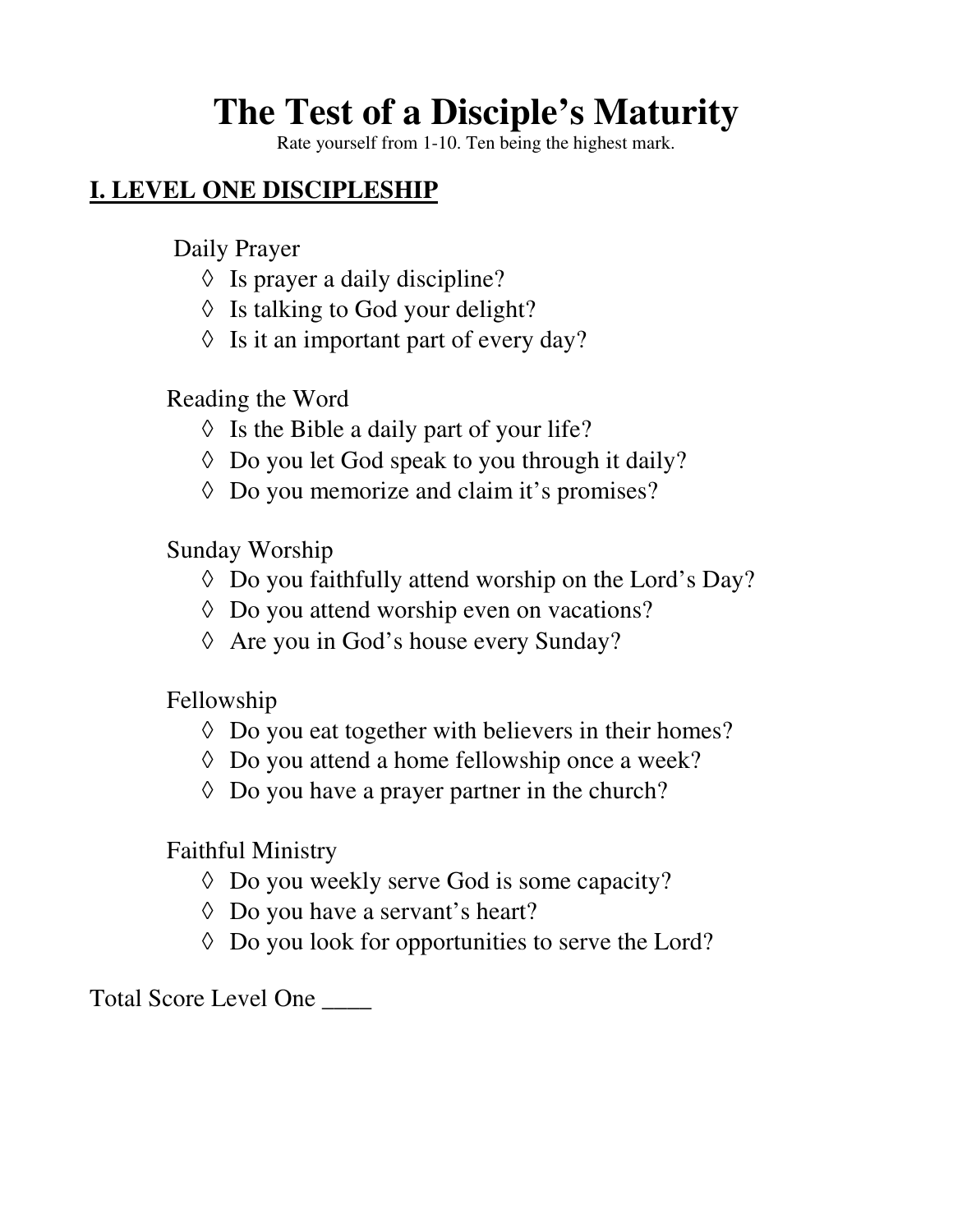# **II. LEVEL TWO DISCIPLESHIP**

Study of the Word

- ◊ Do you systematically study the Word of God?
- ◊ Are you growing in your knowledge of Jesus Christ?
- ◊ Are you hungry for the Word?

Tithing & Giving

- $\Diamond$  Is tithing a part of your spiritual commitment?
- ◊ Do you give to God joyfully?
- ◊ Do you seek to bless others in your giving?

Bold Witness

- ◊ Do you boldly speak up for the Lord Jesus at work?
- ◊ Do you meet with unbelievers in order to witness?
- ◊ Do you share your testimony often?

Sacrificial Service

- ◊ Have you given up something in order to serve Jesus lately?
- ◊ Do you often say "yes" to Jesus and no to your own pleasures, and wants?
- ◊ Do you sacrifice your time for the Lord?

Fasting and Prayer

- ◊ Do you fast and prayer regularly?
- ◊ Are you growing in prayer skills?
- ◊ Do you hunger after God?

Total Score Level One \_\_\_\_

Total Score Level Two \_\_\_\_

*What will be your goals for the coming year? How will you improve?* 

*Highlight in yellow each step you need to work on.*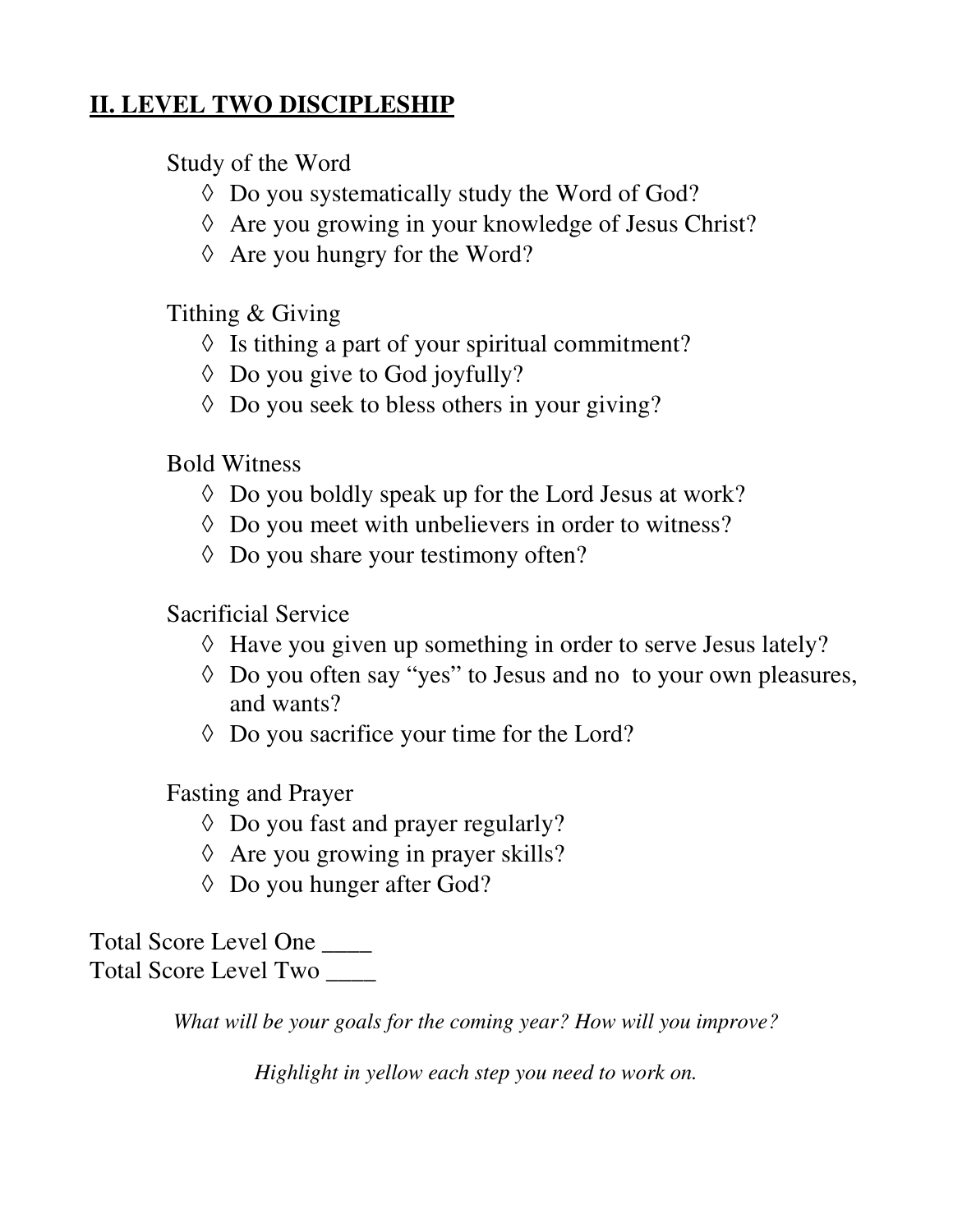# A Disciple's God-Time Schedule

Go through the process of budgeting your time. Evaluate your priorities with your actual expenditure of time on the Lord. Don't exaggerate, but neither should you underestimate. You may have to add a category, like family devotions, choir as ministry prep, or worship team ministry which doubles as worship time.

| <b>Event</b>          | <b>Calendar Schedule</b> | <b>Hours Spent</b> |
|-----------------------|--------------------------|--------------------|
| Devotions             |                          |                    |
| <b>Sunday School</b>  |                          |                    |
| Worship a.m.          |                          |                    |
| Worship p.m.          |                          |                    |
| Prayer Mtg            |                          |                    |
| Ministry Preps.       |                          |                    |
| <b>Ministry Tasks</b> |                          |                    |
| Other                 |                          |                    |
|                       | <b>Sub Total</b>         | hours              |
| Leadership time       |                          |                    |
| Leadership time       |                          |                    |
|                       | <b>Total</b>             | hours              |

If you total more than 10 ½ hours then you are maxed out beyond reasonable expectations. You ought not to add to your schedule more activities unless you are retired and have time to give. If you total less than 6 hours you probably need to add some God -time.

If you find your are "cheating" yourself and God of the time allotted to him then it is time to begin prioritizing the King in your life. Maybe you should increase your devotional time, or start attending Sunday School, church, or a Bible Study. If you find that you have not given God any Ministry Time then look at the Jobs For Jesus sheet provided in your church and decide how you will serve the King.

*"He is no fool who gives what he cannot keep to gain what he cannot lose."*  --Jim Elliott from Through Gates of Splendor by Elisabeth Elliott

*"Only one life 'twill soon be past only what's done for Christ will last"*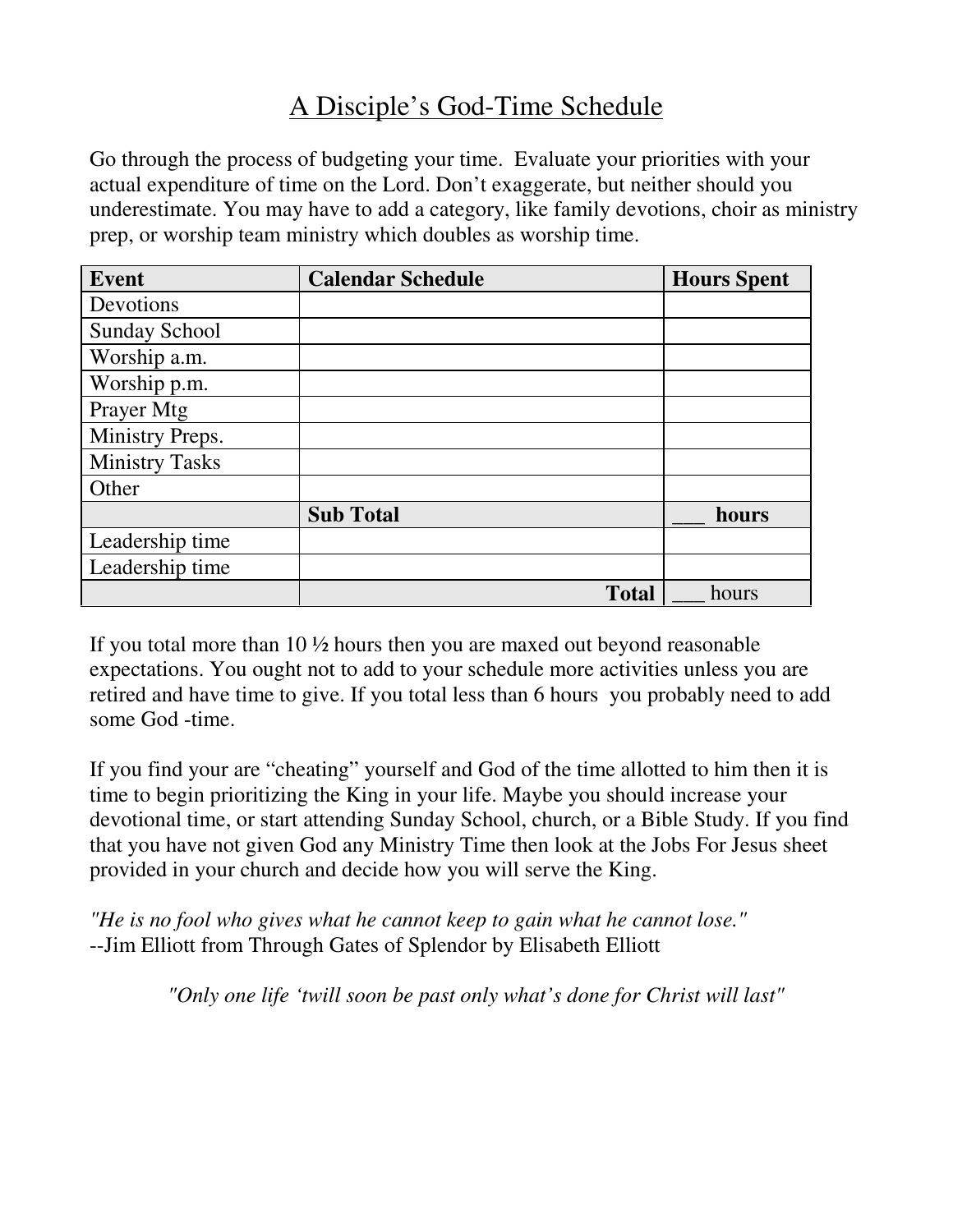# Survey of Prayer Habits

This is a general survey of prayer habits. I am not so much interested in the results or score as I am the survey's affect on you. Are you convicted about your prayer life? Do you feel it is not what it ought to be? If yes, then the survey has served a good purpose. Go and work on change.

You cannot change everything at once, but choose the most desired disciplines mentioned here and work on those, one at a time. There are no "perfect pray-ers" any more than there are perfect people. Perfection is found in the constant pursuit of God. Paul said, *"I have not yet attained, neither am I yet perfect, but I press toward the mark for the prize of the high calling of Christ."*. Are you passionately pursuing Him?

- \_\_\_\_ Do you have a daily quiet time alone with God?
- \_\_\_\_ Do you regularly read and meditate on Scripture?
- \_\_\_\_ Do you have a literal prayer closet?
- \_\_\_\_ Do you use a specific prayer pattern as you pray?
- \_\_\_\_ Do you have a prayer plan?
- Do you have a prayer calendar?
- \_\_\_\_ Do you regularly fast?
- Do you have a prayer partner?
- \_\_\_\_ Do you meet once a week with your prayer partner?
- \_\_\_\_ Do you have a prayer accountability partner?
- \_\_\_\_ Do you model prayer for others?
- \_\_\_\_ Do attend a corporate prayer meeting?
- \_\_\_\_ Do you study books on prayer?
- \_\_\_\_ Do you have a prayer diary or prayer journal?
- \_\_\_\_ Do you pray out loud when you are alone?
- Do you pray out loud in public (before other people)?
- \_\_\_\_ Do you keep a prayer list?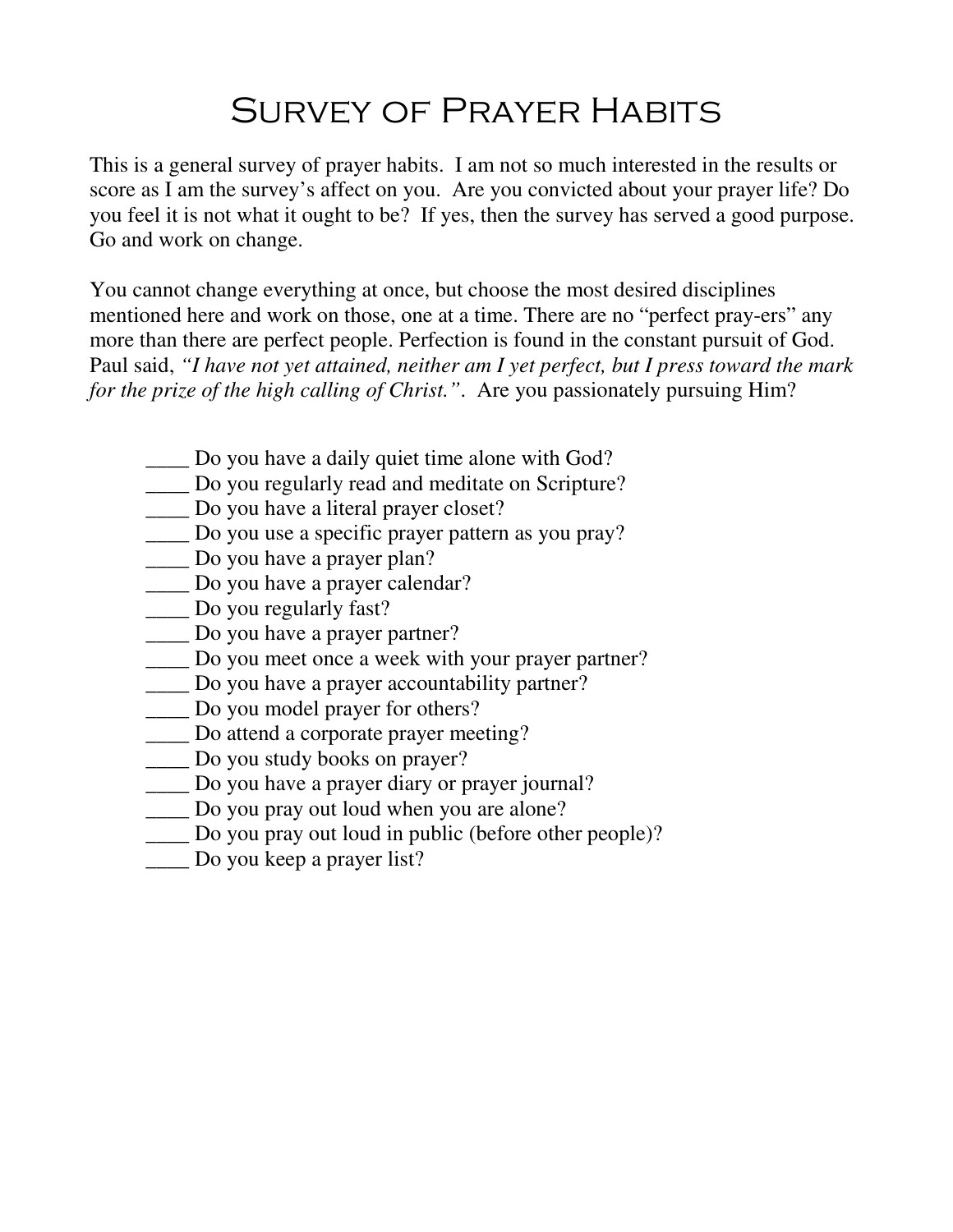- \_\_\_\_ Do you record your prayer requests and answers?
- \_\_\_\_ Do you practice spiritual warfare praying?
- \_\_\_\_ Do you praise and sing aloud to God privately?
- \_\_\_\_ Do you pray with people about their needs?
- \_\_\_\_ Do you ever lay hands on people when you pray for them?
- \_\_\_\_ Do you have a variety of prayer positions?
- \_\_\_\_ Do you ever dedicate whole days to prayer?
- \_\_\_\_ Do you systematically go on prayer retreats?
- \_\_\_\_ Do people seek you out to pray for them?
- \_\_\_\_ Do people seek you out to teach them to pray?
- \_\_\_\_ Do you see miraculous answers to your prayers?
- Do the sick recover when you pray for them?
- \_\_\_\_ Do you ever shed tears when you pray?
- \_\_\_\_ Do you pray for a top then, or top three list of unsaved?
- \_\_\_\_ Do you mentor, coach, or teach prayer?
- \_\_\_\_ Do you always pray before your meals?
- \_\_\_\_ Do you pray daily with your spouse?
- \_\_\_\_ Do you pray daily with your children? (if at home)
- \_\_\_\_ Do you hunger for more of God?
- \_\_\_\_ Do you pray in tongues or have a prayer language?

OK, how did you do? It is not our intention to pass or fail you on these questions. No one should be able to check all of them. Yet, there are questions here that should make you hungry to know more of God and to experience more of his power in your prayer life. Make that your goal. Pick a few and list them below. Now begin daily to lay these before the Lord asking for his renewal and refreshing in your prayer life. God bless you! He will!

Lord, change my prayer life in these areas:

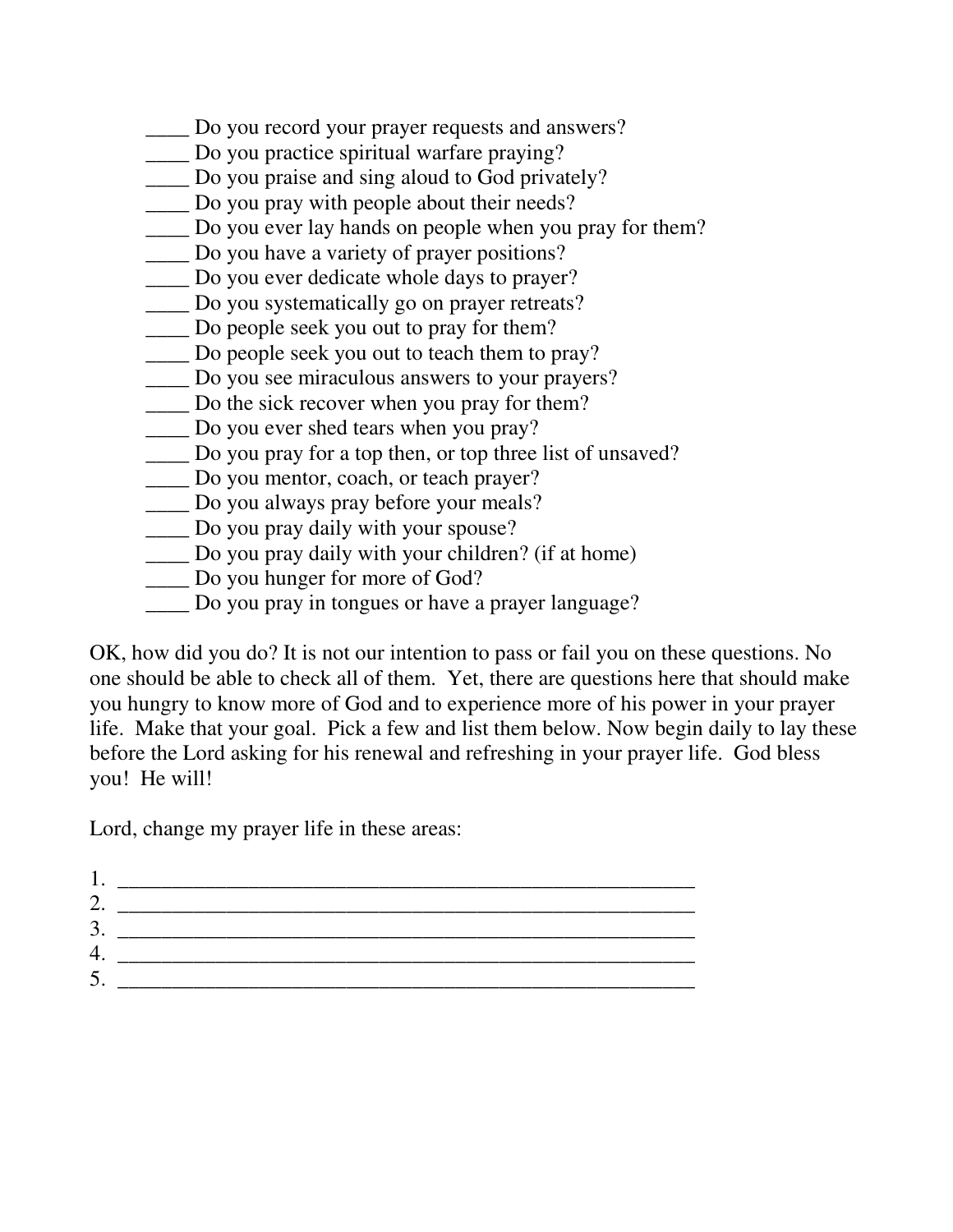# **A Disciple's Spiritual Life Inventory**

This spiritual life inventory is designed to be a self-test, not a way of judging others. It is unscientific, yet it can be a vital aid in thinking about and evaluating your spiritual life and growth. Do it prayerfully, without excuses. Be brutally honest before God remembering Hebrews 4: – *all things are open and nakedly exposed before him to whom we must give an account.* 

| <b>Question</b>                                                     | Yes                         | <b>Some</b> | N <sub>0</sub> |
|---------------------------------------------------------------------|-----------------------------|-------------|----------------|
| Are you personally committed to serving Jesus Christ as Lord?       | 2                           |             | $\theta$       |
| Have you had a basic discipleship/mentored experience?<br>2.        | 2                           |             | $\Omega$       |
| Have you been baptized by immersion as an youth/adult?<br>3.        | 2                           |             | $\Omega$       |
| Have you become a member of your local church?<br>4.                | 2                           |             | $\Omega$       |
| Are you regular in church attendance (3-4 Sundays per month)?<br>5. | 2                           |             | 0              |
| Do you participate in the communion service at least monthly?<br>6. | $\overline{2}$              |             | $\theta$       |
| Do you tithe regularly?<br>7.                                       | 2                           |             | 0              |
| Do you give regularly to missions?<br>8.                            | 2                           |             | 0              |
| Are you weekly participating in a church ministry or service?<br>9. | 2                           |             | $\Omega$       |
| 10. Do you regularly fellowship with believers in a small group?    | $\overline{2}$              |             | $\Omega$       |
| 11. Do you boldly share your testimony with others?                 | $\overline{c}$              |             | 0              |
| 12. Have you ever brought or won someone to Christ?                 | $\overline{2}$              |             | 0              |
| 13. Is Jesus Lord of every area of your life?                       | $\mathcal{D}_{\mathcal{L}}$ |             |                |
| 14. Do you delight in God's commands?                               | 2                           |             | 0              |
| <b>Total Your Score</b>                                             |                             |             |                |

### **Knowledge of the Word**

| <b>Question</b>                                                                                   | <b>Yes</b>                  | <b>Some</b> | N <sub>0</sub> |
|---------------------------------------------------------------------------------------------------|-----------------------------|-------------|----------------|
| Have you memorized sufficient Scriptures (know at least 30 verses by heart)?                      | 2                           |             | $\theta$       |
| Do you currently practice the discipline of Bible memorization?<br>2.                             | 2                           |             | $\Omega$       |
| Can you list the 10 commandments, and recite the Lord's Prayer, the 23 <sup>rd</sup> Psalm?<br>3. | $\mathfrak{D}$              |             | $\Omega$       |
| Do you know the books of Bible by heart?<br>4.                                                    | 2                           |             | 0              |
| Do you know most of the stories of Bible?<br>5.                                                   | 2                           |             | 0              |
| Have you ever studied the principle doctrines of the Bible?<br>6.                                 | 2                           |             | $\Omega$       |
| Do regularly study the Bible on your own (not just read it)?<br>7.                                | $\mathcal{D}_{\mathcal{L}}$ |             | 0              |
| 8.<br>Do you know how to do a "Word Study" of Bible word?                                         | 2                           |             | $\Omega$       |
| Have you ever taught a Bible class?<br>9.                                                         | 2                           |             | $\Omega$       |
| 10. Are presently teaching the Bible to someone?                                                  | 2                           |             | 0              |
| 11. Do you know how to use a concordance?                                                         | 2                           |             | $\Omega$       |
| 12. Do you read the Bible every day?                                                              | 2                           |             | 0              |
| 13. Have you ever read the Bible through in a year?                                               | $\mathcal{D}_{\mathcal{L}}$ |             | $\Omega$       |
| 14. Are you reading the Bible through this year?                                                  | $\mathfrak{D}$              |             | $\Omega$       |
| <b>Total Your Score</b>                                                                           |                             |             |                |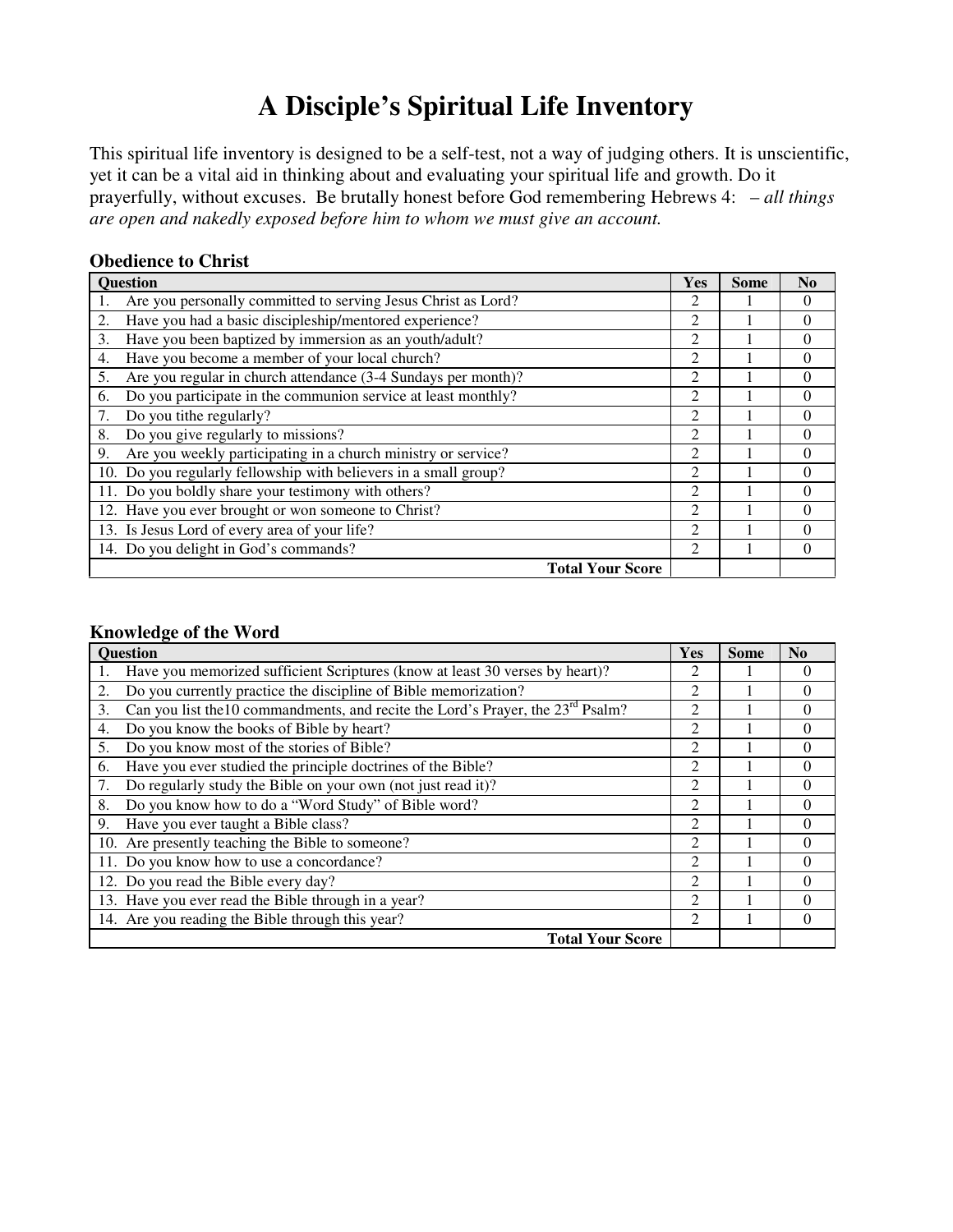### **Prayer Life**

| <b>Question</b>                                                          | <b>Yes</b>                  | <b>Some</b> | No       |
|--------------------------------------------------------------------------|-----------------------------|-------------|----------|
| Do you have a prayer time every day?                                     | $\mathfrak{D}$              |             | 0        |
| Do you have a prayer closet where you go alone to pray?<br>2.            | 2                           |             | 0        |
| Do you attend a prayer meeting weekly?<br>3.                             | 2                           |             | 0        |
| Do you have a prayer partner you meet with weekly?<br>4.                 | 2                           |             | 0        |
| Do you practice fasting?<br>5.                                           | 2                           |             | 0        |
| Do you practice spiritual warfare praying?<br>6.                         | 2                           |             | $\Omega$ |
| Do you go on personal prayer retreats?<br>7.                             | 2                           |             | 0        |
| Do you regularly have extended times of prayer?<br>8.                    | 2                           |             | $\Omega$ |
| Do you exercise the authority of the believer and warfare praying?<br>9. | 2                           |             | $\Omega$ |
| 10. Are you regularly praying the salvation of souls?                    | $\mathcal{D}_{\mathcal{L}}$ |             | 0        |
| 11. Do you maintain a personal prayer list?                              | 2                           |             |          |
| 12. Do you teach others how to pray?                                     | $\mathfrak{D}$              |             | $\Omega$ |
| 13. Have you ever taken a course or seminar on prayer?                   | 2                           |             | 0        |
| 14. Do you regularly read books on intercessory prayer?                  | $\mathfrak{D}$              |             | 0        |
| <b>Total Your Score</b>                                                  |                             |             |          |

### **Godly Character & Lifestyle**

| <b>Question</b>                                                                      | Yes                         | <b>Some</b> | N <sub>0</sub> |
|--------------------------------------------------------------------------------------|-----------------------------|-------------|----------------|
| Do you live with eternity's values in view?                                          | 2                           |             | 0              |
| Do you live every day as though Christ will come today?<br>2.                        | 2                           |             | 0              |
| Are you ethical in everything you do?<br>3.                                          | 2                           |             | $\Omega$       |
| Do you have absolute moral standards?<br>4.                                          | 2                           |             | 0              |
| Do you live a holy life? Is it above reproach?<br>5.                                 | 2                           |             | $\Omega$       |
| Is your thought life normally pleasing to Christ?<br>6.                              | 2                           |             | $\Omega$       |
| Do you pray carefully about all the decisions you make?<br>7.                        | 2                           |             | 0              |
| Do you know you are in the center of God's will?<br>8.                               | 2                           |             | $\Omega$       |
| Are your personal finances in order (God's order)?<br>9.                             | $\mathcal{D}_{\mathcal{L}}$ |             | $\Omega$       |
| 10. Does your political affiliation reflect your biblical standards and convictions? | 2                           |             | 0              |
| 11. Do you publicly speak up about social injustice and immorality?                  | 2                           |             | $\theta$       |
| 12. Do others you work with know your absolutes? Do you have any?                    | $\mathfrak{D}$              |             | $\Omega$       |
| 13. Is Jesus Christ the center of your life and love?                                | 2                           |             |                |
| 14. Do you hunger and thirst after God?                                              | 2                           |             | $\Omega$       |
| <b>Total Your Score</b>                                                              |                             |             |                |

### **Spiritual Disciplines**

| <b>Question</b>                                                            | Yes                         | Some | N <sub>0</sub> |
|----------------------------------------------------------------------------|-----------------------------|------|----------------|
| Do you have a daily prayer time?                                           | 2                           |      | $\Omega$       |
| Do you personally read the Word daily?<br>2.                               | 2                           |      | $\theta$       |
| Do you tithe regularly?<br>3.                                              | 2                           |      | 0              |
| Do you give beyond the tithe?<br>4.                                        | 2                           |      | $\Omega$       |
| Do you actively thank and praise God out loud?<br>5.                       | 2                           |      | 0              |
| Have you read through Bible?<br>6.                                         | 2                           |      | 0              |
| 7.<br>Do you have a close circle for fellowship (cell group, bible study)? | 2                           |      | 0              |
| Do you keep a daily journal?<br>8.                                         | 2                           |      | 0              |
| Do you keep yourself accountable to anyone?<br>9.                          | 2                           |      | $\theta$       |
| 10. Do you serve the Lord in some weekly capacity?                         | 2                           |      | $\Omega$       |
| 11. Do you look for opportunities to serve the Lord?                       | 2                           |      | 0              |
| 12. Are you punctual?                                                      | 2                           |      | 0              |
| 13. Do you set spiritual goals for yourself?                               | $\mathcal{D}_{\mathcal{L}}$ |      | 0              |
| 14. Do you faithful attend all the services of your church?                | 2                           |      | $\theta$       |
| <b>Total Your Score</b>                                                    |                             |      |                |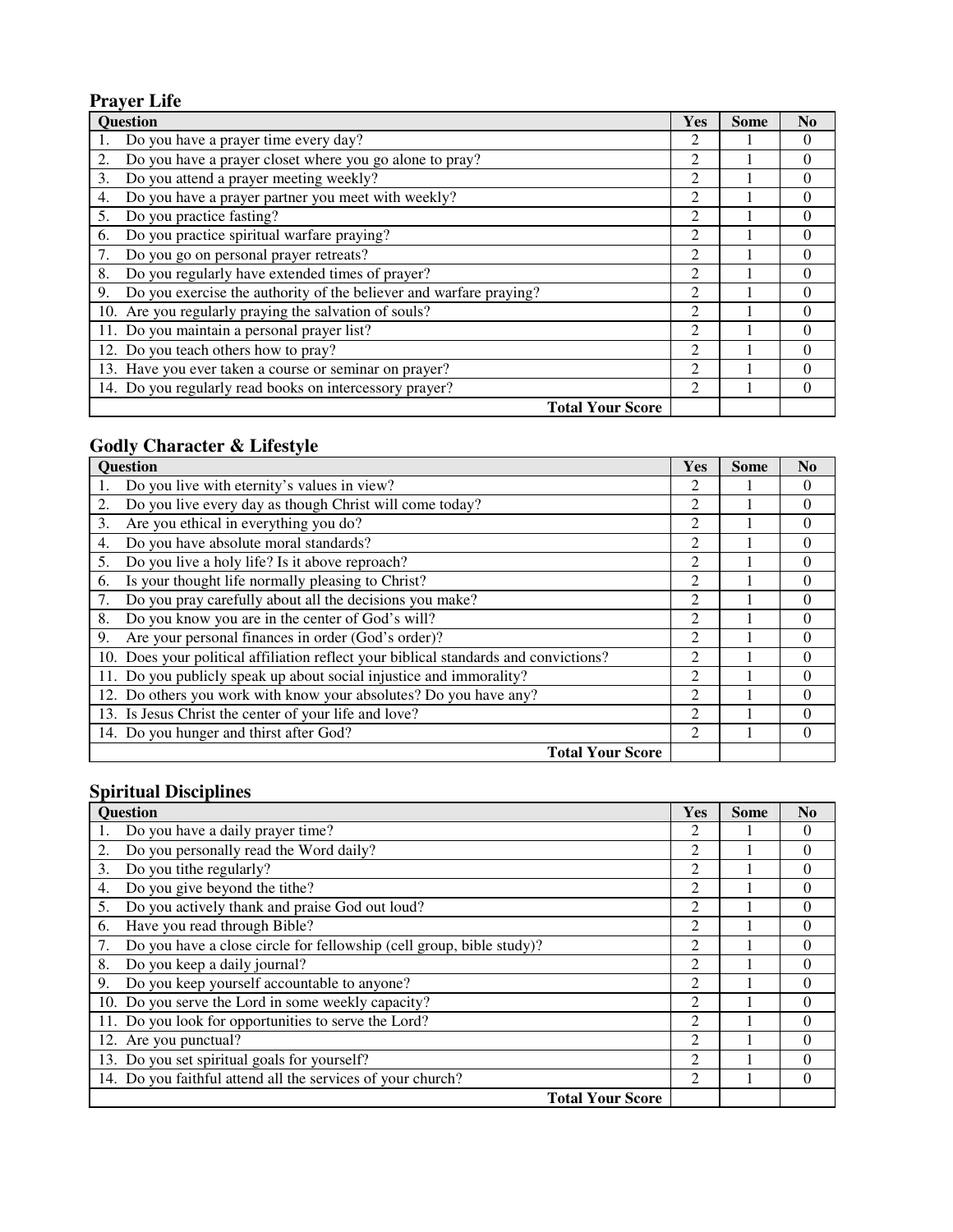### **Relational People Skills**

| <b>Question</b>                                                          | Yes                         | <b>Some</b> | N <sub>0</sub> |
|--------------------------------------------------------------------------|-----------------------------|-------------|----------------|
| Are you patient under pressure and in affliction?                        | 2                           |             | 0              |
| Are you known for grace and tact?<br>2.                                  | 2                           |             | 0              |
| Do you forgive easily when people offend you?<br>3.                      | 2                           |             | 0              |
| Are you able to get along with difficult people?<br>4.                   | 2                           |             | 0              |
| Are you free of all resentment over past sins, offenses, or hurts?<br>5. | 2                           |             | 0              |
| Do you regularly encourage other people with your words?<br>6.           | 2                           |             | 0              |
| Are you confident and secure as a person?<br>7.                          | 2                           |             | 0              |
| Are you comfortable meeting strangers?<br>8.                             | $\mathfrak{D}$              |             | 0              |
| Have you ever made restitution for some wrong?<br>9.                     | $\mathcal{D}_{\mathcal{L}}$ |             | 0              |
| 10. Are you slow to get angry?                                           | 2                           |             | 0              |
| 11. Do you easily make new friends                                       | $\mathfrak{D}$              |             | 0              |
| 12. Do you easily meet new people?                                       | $\mathcal{D}_{\mathcal{L}}$ |             | 0              |
| 13. Do you enjoy social interaction? Parties, Social gatherings, etc?    | 2                           |             | 0              |
| 14. Do you enjoy conversations with people you hardly know?              | $\mathfrak{D}$              |             | 0              |
| <b>Total Your Score</b>                                                  |                             |             |                |

#### **Evangelistic Skills**

| <b>Question</b>                                                                          | Yes                         | <b>Some</b> | $\bf No$ |
|------------------------------------------------------------------------------------------|-----------------------------|-------------|----------|
| Are you able to clearly articulate the Gospel message right now?                         | 2                           |             | $\Omega$ |
| 2.<br>Can you quote 10 Scriptures to support the gospel message?                         | 2                           |             | $\Omega$ |
| Can you answer objections of those who oppose the gospel?<br>3.                          | 2                           |             | $\Omega$ |
| Can you defend creation and your faith before an atheist or agnostic?<br>4.              | 2                           |             | $\Omega$ |
| 5.<br>Do you have specific evangelistic strategies for reaching your friends for Christ? | 2                           |             | 0        |
| Are you trained to refute and answer cults?<br>6.                                        | 2                           |             | $\Omega$ |
| 7.<br>Do you every purposely pursue people with the Gospel?                              | 2                           |             | $\Omega$ |
| Did you bring anyone to Christ this past year?<br>8.                                     | 2                           |             | 0        |
| Have you ever brought someone to Christ?<br>9.                                           | 2                           |             | $\Omega$ |
| 10. Do you maintain a "10 Most Wanted" list for prayer?                                  | $\mathcal{D}_{\mathcal{L}}$ |             | $\Omega$ |
| 11. Do you have a ready answer for those who say the Bible is full of errors?            | 2                           |             | 0        |
| 12. Do you deliberately make friends of unbelievers to win them to Christ?               | $\mathfrak{D}$              |             | $\Omega$ |
| 13. Do you have any unsaved friends with whom you spend time?                            | $\mathfrak{D}$              |             | $\Omega$ |
| 14. Have you ever taken a course in Evangelism Explosion?                                |                             |             |          |
| <b>Total Your Score</b>                                                                  |                             |             |          |

### **Family Life**

| <b>Question</b>                                                                         | Yes                         | <b>Some</b> | $\bf No$ |
|-----------------------------------------------------------------------------------------|-----------------------------|-------------|----------|
| Are you faithful to your spouse?                                                        | 2                           |             |          |
| Do you and your spouse have enjoyable conversations regularly?                          | 2                           |             |          |
| Do you discipline your children consistently? Biblically?<br>3.                         | 2                           |             | $\Omega$ |
| Are you a good at expressing affection and affirming your love?<br>4.                   | $\mathcal{D}_{\mathcal{L}}$ |             | $\Omega$ |
| Do you set absolute boundaries in your home?<br>5.                                      | 2                           |             |          |
| Do you have family devotions with your spouse and/or children?<br>6.                    | 2                           |             | $\Omega$ |
| 7.<br>Are your finances pleasing to God?                                                | 2                           |             | $\Omega$ |
| Are your movies and TV shows you watch pleasing to Jesus Christ?<br>8.                  | 2                           |             | 0        |
| Do you know the biblical teaching on divorce and remarriage?<br>9.                      | 2                           |             | $\Omega$ |
| 10. Have you recently participated in a marriage enrichment weekend or couples retreat? | 2                           |             | $\Omega$ |
| 11. Do you have a plan or schedule to work on your marriage relationship?               | 2                           |             | 0        |
| 12. Did you go through any pre-marital counseling before getting married?               | 2                           |             | $\Omega$ |
| 13. If divorced, have you ever attended a divorce recovery workshop?                    | $\mathcal{D}_{\mathcal{L}}$ |             |          |
| 14. Does your spouse and/or family recognize you are a godly man (or woman)?            | $\mathcal{D}_{\mathcal{L}}$ |             | 0        |
| <b>Total Your Score</b>                                                                 |                             |             |          |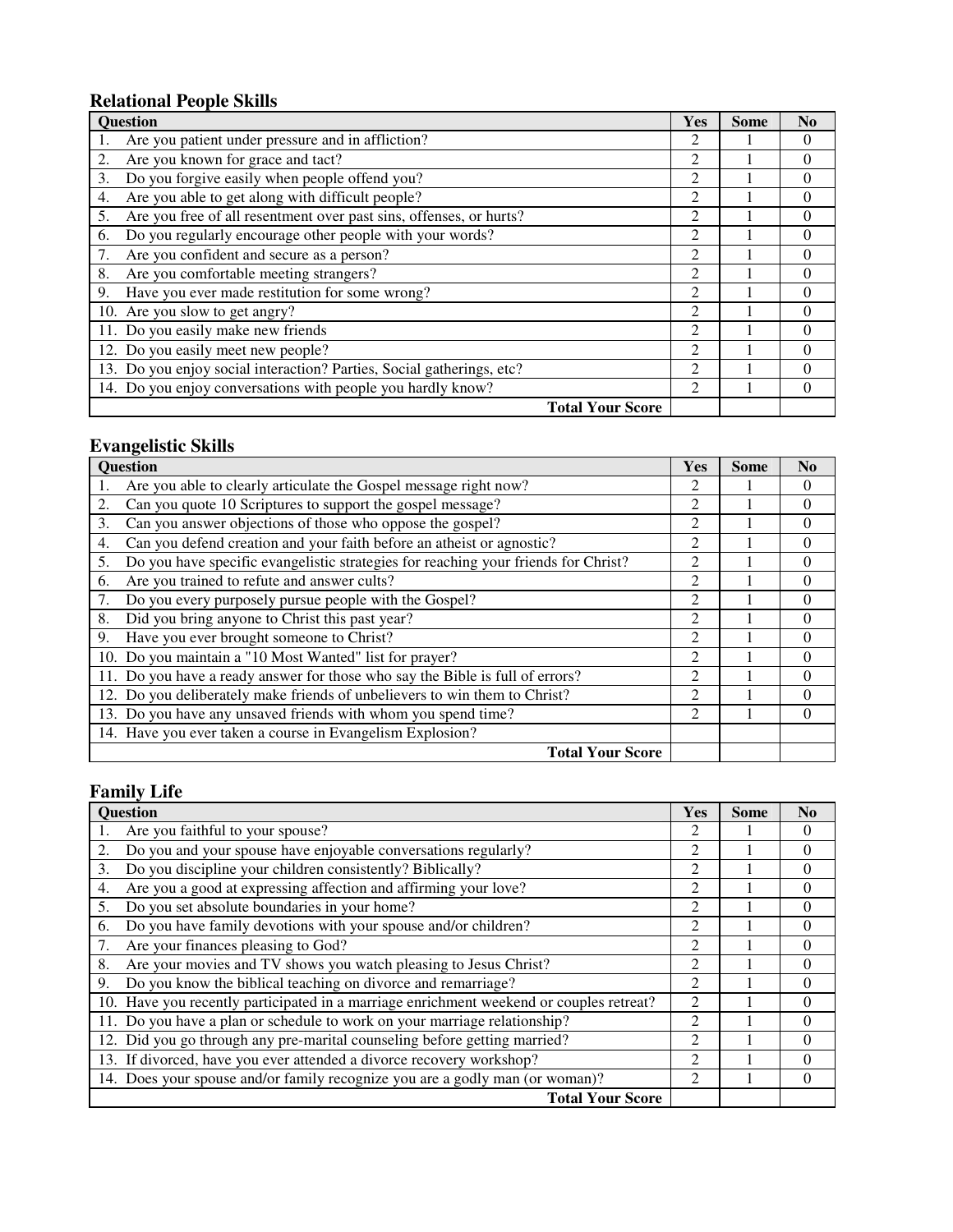### **Leadership Skills**

| <b>Question</b>                                                            | Yes            | <b>Some</b> | N <sub>0</sub> |
|----------------------------------------------------------------------------|----------------|-------------|----------------|
| Are you a disciplined person?                                              | 2              |             |                |
| Do you get up and go to bed a set hours?<br>2.                             |                |             |                |
| Do you organize your time every day?<br>3.                                 | 2              |             | 0              |
| Are you a get-it-done kind of person? (Or are you a procrastinator?)<br>4. | 2              |             |                |
| Do you able to make up your mind and made decisions easily?<br>5.          | 2              |             |                |
| Do you have goals for your life, ministry, job?<br>6.                      | 2              |             | 0              |
| 7.<br>Do have a plan for your life?                                        | 2              |             |                |
| Do people often follow you as leader?<br>8.                                | 2              |             | 0              |
| Do people look up to your for guidance and wisdom?<br>9.                   | $\mathfrak{D}$ |             | 0              |
| 10. Have you been elected to an office in the church?                      | 2              |             | 0              |
| 11. Have you volunteered for any leadership position in the church?        | 2              |             | 0              |
| 12. Do you dream and plan for your future?                                 | $\mathfrak{D}$ |             | $\Omega$       |
| 13. Are you good in moments of crisis?                                     | 2              |             |                |
| 14. Are you an organized person?                                           | 2              |             | $\Omega$       |
| <b>Total Your Score</b>                                                    |                |             |                |

### **Psychological Dissatisfactions** (notice the answers are reversed for negatively stated questions)

| <b>Question</b>                                                              | N <sub>0</sub>              | <b>Some</b> | <b>Yes</b>   |
|------------------------------------------------------------------------------|-----------------------------|-------------|--------------|
| Do you get discouraged easily?                                               | $\mathcal{D}_{\mathcal{L}}$ |             | $\mathbf{0}$ |
| 2.<br>Do you get angry often?                                                | 2                           |             | 0            |
| Do you use derogatory expressions like "stupid," "idiot," "jerk," etc?<br>3. | 2                           |             | 0            |
| Do you often argue with your spouse or children?<br>4.                       | $\overline{2}$              |             |              |
| 5.<br>Do you ever lose your temper?                                          | 2                           |             | 0            |
| Do you ever feel like God doesn't love you?<br>6.                            | 2                           |             | 0            |
| Do you ever feel like God doesn't care or doesn't answer your prayers?<br>7. | 2                           |             | $\Omega$     |
| 8.<br>Are you a critical person? A complainer?                               | $\mathfrak{D}$              |             | 0            |
| 9.<br>Do you ever feel like God failed you?                                  | 2                           |             | 0            |
| 10. Do you ever swear?                                                       | 2                           |             | 0            |
| 11. Do you ever get angry at God?                                            | 2                           |             | 0            |
| 12. Is there anyone you are bitter against, angry at, or dislike intensely?  | 2                           |             | 0            |
| 13. Do you ever have thoughts of suicide?                                    | $\mathfrak{D}$              |             | $\Omega$     |
| 14. Do you ever wish you were dead?                                          | $\mathfrak{D}$              |             | 0            |
| <b>Total Your Score</b>                                                      |                             |             |              |
|                                                                              |                             |             |              |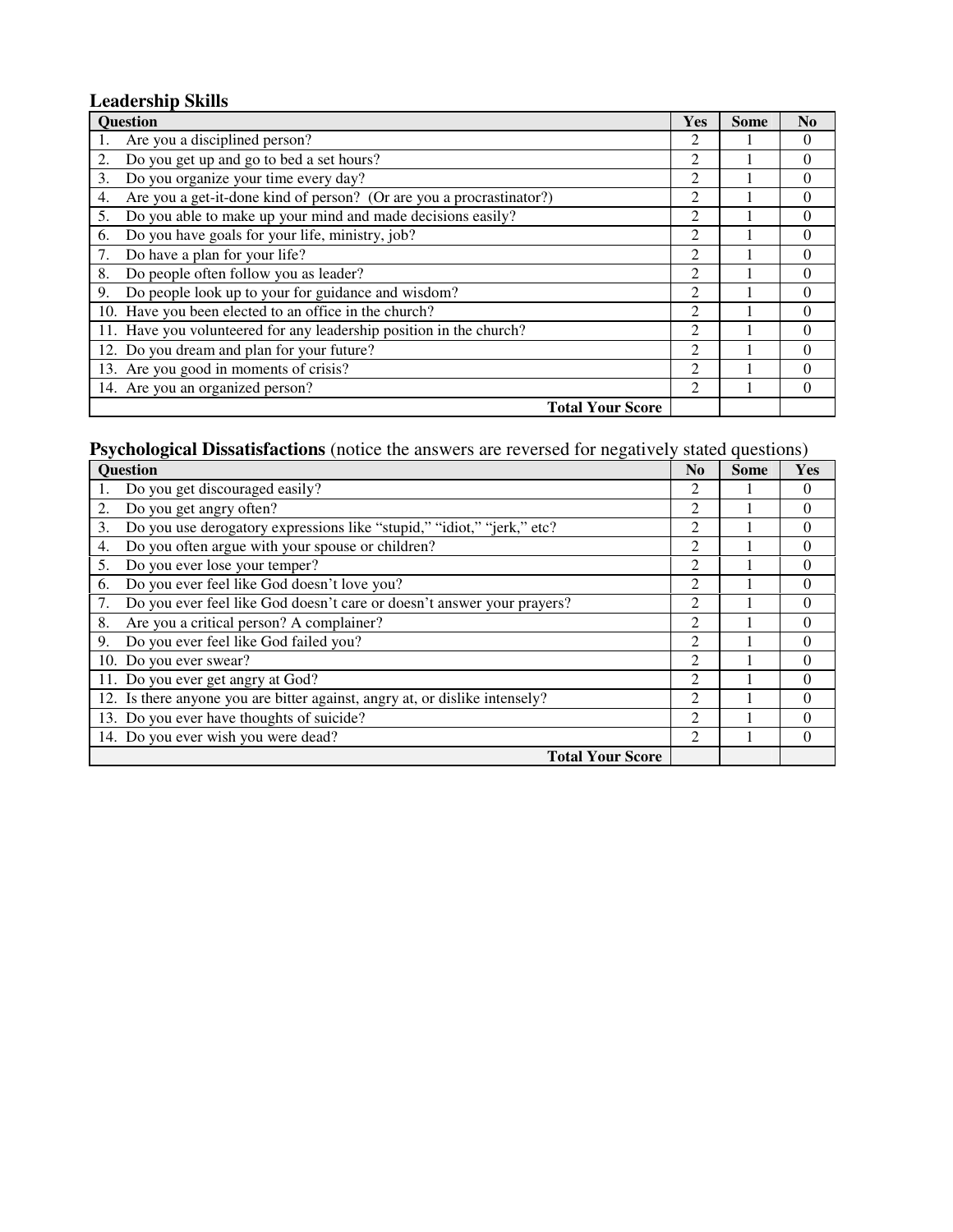## Scoring Yourself

Each section contains 14 questions. Each question is worth approximately 0.714. Each section has a possible high score of 28. There are 10 sections.

| YOUR SCORE SHEET         |        | <b>SAMPLE SCORE SHEET</b> |      |  |
|--------------------------|--------|---------------------------|------|--|
| <b>Topic</b>             | Score% | Score $%$<br><b>Topic</b> |      |  |
| 1. Obedience to Christ   |        | 1. Obedience to Christ    | 88   |  |
| 2. Knowledge of the Word |        | 2. Knowledge of the Word  | 85   |  |
| 3. Prayer Life           |        | 3. Prayer Life            | 88   |  |
| 4. Godly Character       |        | 4. Godly Character        | 88   |  |
| 5. Spiritual Disciplines |        | 5. Spiritual Disciplines  | 80   |  |
| 6. People Skills         |        | 6. People Skills          | 75   |  |
| 7. Evangelistic Skills   |        | 7. Evangelistic Skills    | 85   |  |
| 8. Family Life           |        | 8. Family Life            | 68   |  |
| 9. Leadership Skills     |        | 9. Leadership Skills      | 100  |  |
| 10. Emotions Balance     |        | 10. Emotions Balance      | 68   |  |
| Grace – unmerited favor  |        | Grace - unmerited favor   | 67   |  |
| <b>Grand Total</b>       |        | <b>Grand Total</b>        | 1000 |  |

| UNL UNLI           |        |  | OAMI LE OCONE OHEE I     |           |  |
|--------------------|--------|--|--------------------------|-----------|--|
|                    | Score% |  | <b>Topic</b>             | Score $%$ |  |
| Christ             |        |  | 1. Obedience to Christ   | 88        |  |
| the Word           |        |  | 2. Knowledge of the Word | 85        |  |
|                    |        |  | 3. Prayer Life           | 88        |  |
| ter                |        |  | 4. Godly Character       | 88        |  |
| iplines            |        |  | 5. Spiritual Disciplines | 80        |  |
|                    |        |  | 6. People Skills         | 75        |  |
| kills              |        |  | 7. Evangelistic Skills   | 85        |  |
|                    |        |  | 8. Family Life           | 68        |  |
| ills               |        |  | 9. Leadership Skills     | 100       |  |
| lance              |        |  | 10. Emotions Balance     | 68        |  |
| ited favor         |        |  | Grace – unmerited favor  | 67        |  |
| <b>Grand Total</b> |        |  | <b>Grand Total</b>       | 1000      |  |

#### SAMPLE SCORE SHEET

Add 67 to your score as God's grace and unmerited favor.

Divide the total by 10 to get your average score.  $= 100\%$ 

For your scoring convenience here is how each segment would score on percentages.

Grade yourself by putting Better=10, Same=5, Less=0 in the block that are true for you.

We realize that this is not a scientific study and is entirely subjective, but it will serve to give most people a feel for how they are doing as disciples of Christ.

*Final Self-Evaluation* 

| <b>Ouestion</b>                                                                        | <b>Better</b> | <b>Same</b> | <b>Less</b> |
|----------------------------------------------------------------------------------------|---------------|-------------|-------------|
| Are you growing in discipleship more today than you were than 2 years ago?             | 10            |             | $\theta$    |
| Are you maturing in Christ more than 2 years ago?<br>2.                                | 10            |             | $\Omega$    |
| Are you stronger in faith more than 2 years ago?<br>3.                                 | 10            |             |             |
| More disciplined more than 2 years ago?<br>4.                                          | 10            |             |             |
| More faithful and faith-filled more than 2 years ago?<br>5.                            | 10            |             |             |
| More dedicated and committed more than 2 years ago?<br>6.                              | 10            |             |             |
| More Christ-centered more than 2 years ago?                                            | 10            |             |             |
| Is your prayer life better today than 2 years ago?<br>8.                               | 10            |             |             |
| Are you disciplining or mentoring more people today than 2 years ago?<br>9.            | 10            |             |             |
| 10. Is <u>Jesus really Lord</u> of all areas of your life today more than 2 years ago? | 10            |             | $\Omega$    |
| <b>Total Your Score</b>                                                                |               |             |             |

### **Total Score \_\_\_\_\_\_**

*100-90 excellent progress 90-76 is good and healthy, and growing. 75-65 is static, status quo, stagnate growth.*  Less is not acceptable discipleship. You are following afar off.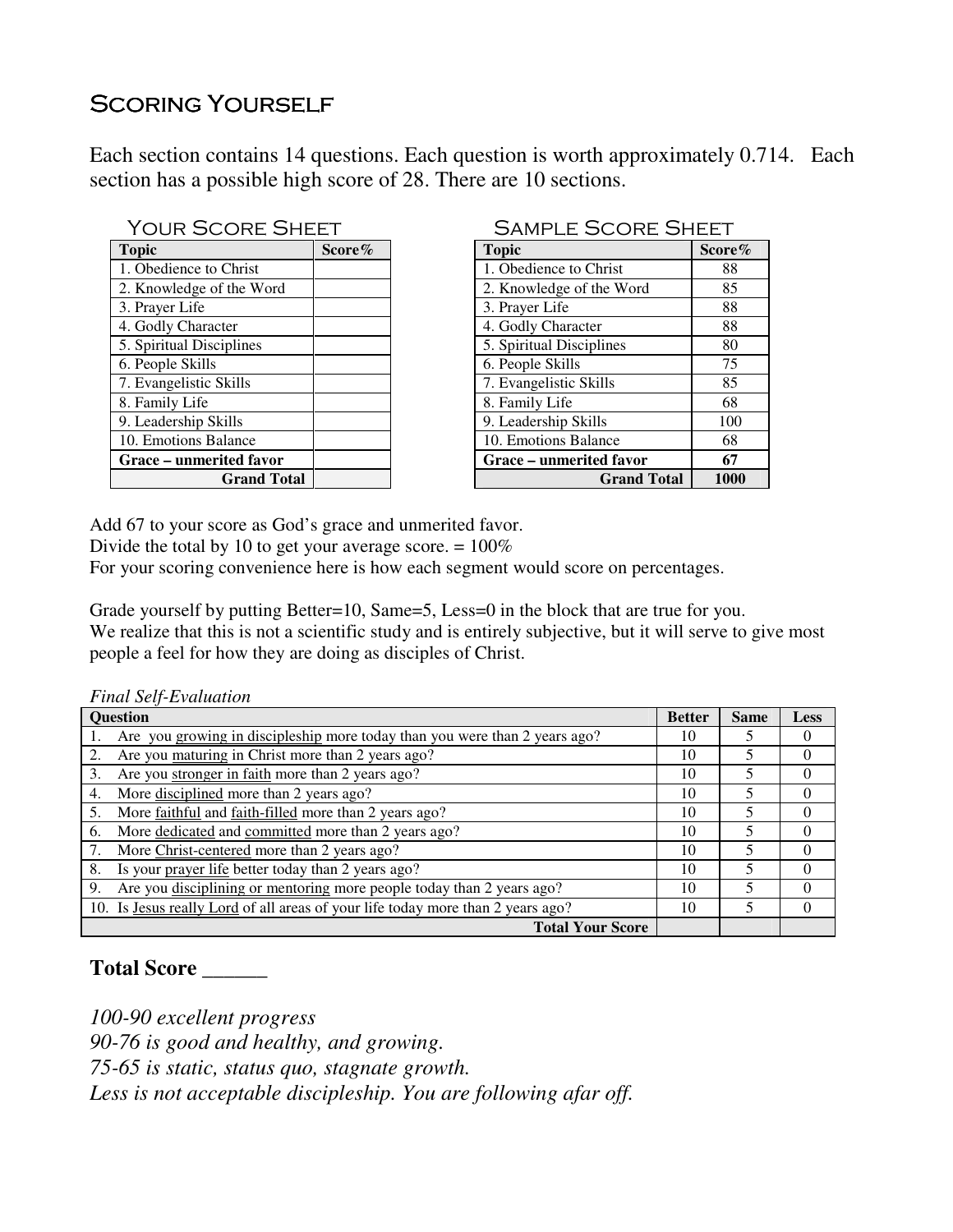# Examine Your

# Besetting Sins

"As a man thinks in his heart, so it he." - Proverbs 23:7

"If a man looks on a woman with lustful intent he has commited adultery in his heart already." - Matthew 5:28

"Out of the heart proceed evil thoughts, murders, adulteries, sex-sins, thefts, lies, blasphemies."  $-$  Matthew 15:19

> "Man looks on the outward appearance, God looks at the heart." - I Samuel 16:7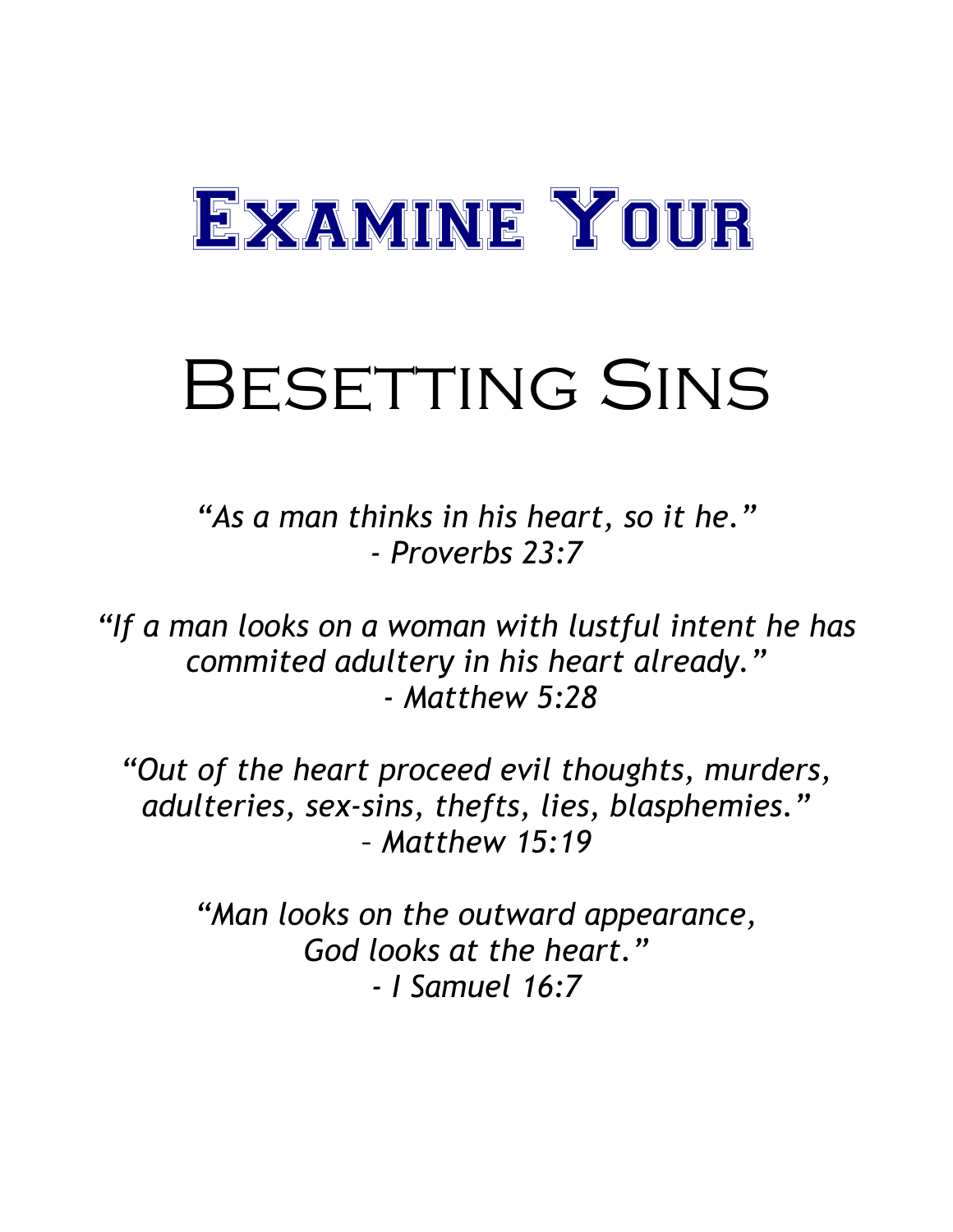### Spiritual Inventory For Hindrances To Prayer

Adapted from Jack Taylor's *Preparation for Personal Prayer*

**Matthew 6:12, 14, 15** "Forgive us our debts, as we forgive our debtors. For if you forgive men their trespasses, your heavenly Father will also forgive you: "

- 1) Is there anyone against whom you hold a grudge?
- 2) Is there anyone whom you have not forgiven?
- 3) Is there anyone you hate?
- 4) Is there anyone whom you do not love?
- 5) Are there any misunderstandings that you are unwilling to forgive? and forget?
- 6) Is there any person against whom you are harboring bitterness, resentment or jealousy.
- 7) Anyone you dislike to hear praised or well spoken of?
- 8) Do you allow anything to justify a wrong attitude toward another?

**Matthew 6:33** "But seek first the kingdom of God and His righteousness; and all these things shall be added unto you "

- 1) Is there anything in which you have failed to put God first?
- 2) Do you make decisions after your own wisdom, rather than seeking God's will?
- 3) Does anything interfere with your surrender and service to God: ambition, pleasures, loved ones,

friendships, desires for recognition, money, your own plans?

**Mark 16:15** "And He said unto them, Go you into all the world, and preach the gospel to every creature.

- 1) Have you failed to seek the lost for Christ?
- 2) Have you failed to witness consistently with your mouth for the Lord Jesus Christ?
- 3) Has your life not shown to the lost the Lord Jesus?

**John 13:35** "By this shall all men know that you are my disciples, if you have love one to another."

- 1) Are you secretly pleased over the misfortunes of another?
- 2) Are you secretly annoyed over the accomplishments or advancements of another?
- 3) Are you guilty of any contention or strife?
- 4) Do you quarrel, argue, or engage in heated discussions?
- 5) Are you a partaker in any divisions, or party spirit?
- 6) Are there people whom you deliberately slight?

**Acts 20:35** "It is more blessed to give than to receive."

- 1) Have you robbed God by withholding His due of time, talents, or money?
- 2) Have you given less than a tenth (tithe) of your income for God's work?
- 3) Have you failed to support mission work either in prayer or in offering?

**I Corinthians 4:2** "Moreover it is required in stewards, that a man be found faithful. "

- 1) Are you undependable, punctual, and faithful in the Lord's work with responsibilities?
- 2) Are you your emotions stirred for things of the Lord but you do nothing about it?
- 3) Are you doing everything (ministries) God has spoken to your about?

**I Corinthians 6: 19-20** "What? Do you not know that your body is the temple of the Holy Ghost which is in you, which you have of God, and you are not your own? For you are bought with a price: therefore glorify God in your body and in your spirit, which are God's"

- 1) Are you in any way careless with your body?
- 2) Do you fail to care for your body as the temple of the Holy Spirit?
- 3) Are you guilty of intemperance in eating and drinking?
- 4) Do you have any habits which are defiling to the body?

**Ephesians 3:20** "Now unto Him that is able to do exceedingly abundantly above all that we ask or think, according to the power that works in us."

- 1) Are you SELF-CONSCIOUS rather than CHRIST-CONSCIOUS?
- 2) Do feelings of inferiority to keep you from attempting things you should for God?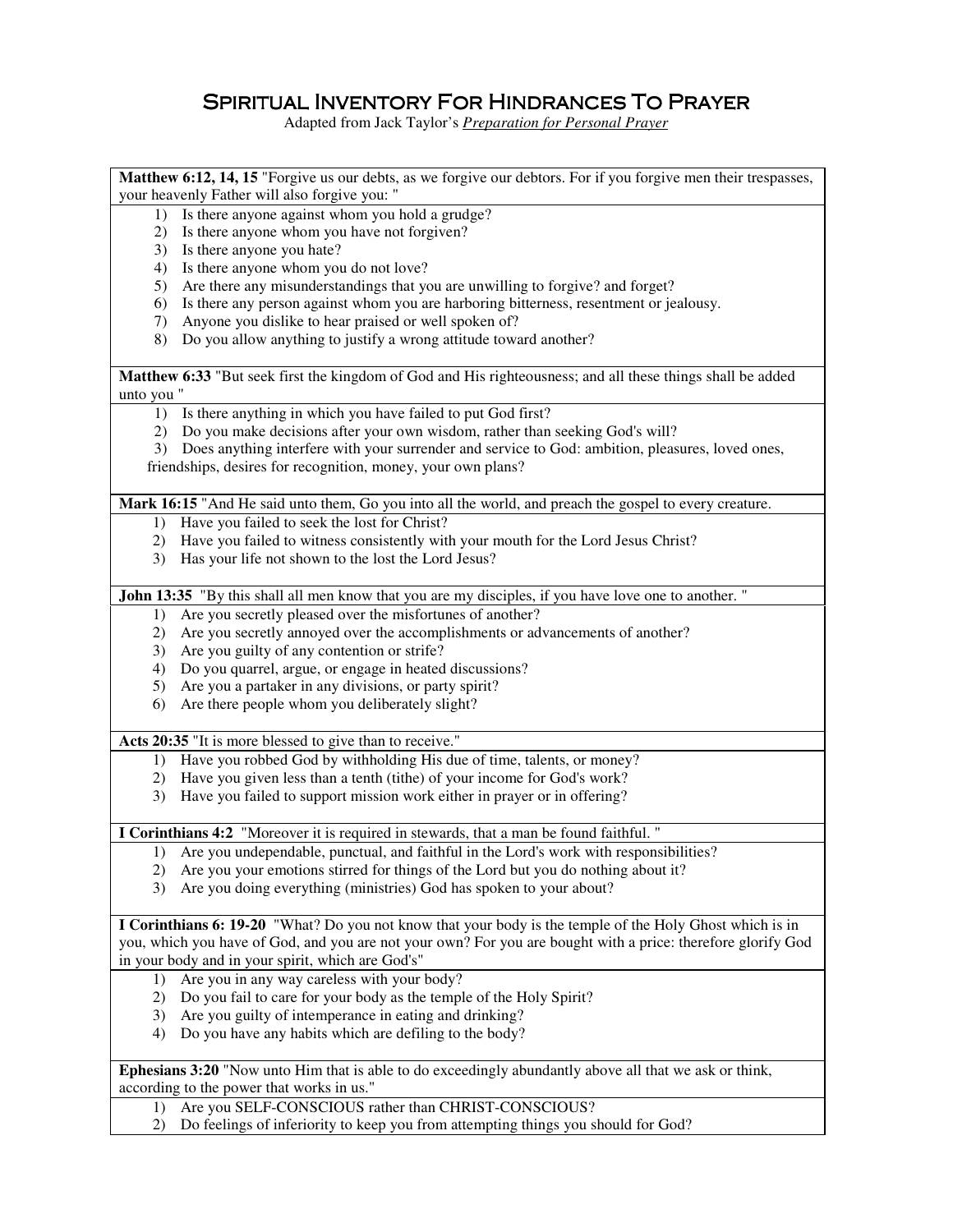**I Corinthians 10:31** "Whether you eat, or drink, or whatsoever you do, do all to the glory of God."

- 1) Do you take the credit for anything good you do, rather than give all the glory to God?
- 2) Do you talk of what you have done rather than what Christ has done?
- 3) Are your statements mostly about "1"?
- 4) Are your feelings easily hurt?
- 5) Have you pretended to be something you are not?

**Ephesians 4:28** "Let him that stole steal no more: but rather let him labour, working with his hands the thing which is good, that he may have to give to him that needeth. "

- 1) Do you underpay?
- 2) Do you do very little in your work?
- 3) Have you been careless in the payment of your debts?
- 4) Do you waste time for yourself and for others?

**Ephesians 4:31** "Let all bitterness, and wrath, and anger, and clamor, and evil speaking, be put away from you, with all malice."

- 1) Do you complain?
- 2) Do you find fault?
- 3) Do you have a critical attitude toward any person or thing?
- 4) Are you irritable or cranky?
- 5) Do you ever carry hidden anger?
- 6) Do you get angry?
- 7) Do you become impatient with others?
- 8) Are you ever harsh or unkind?

#### **Ephesians 5:16** "Redeeming the time, because the days are evil. "

- 1) Do you listen to ungodly radio or TV programs?
- 2) Do you read unworthy magazines?
- 3) Do you partake in worldly amusements?
- 4) Do you find it necessary to seek satisfaction from any questionable source?
- 5) Are you doing things that show that you are not satisfied with the Lord Jesus Christ?

**Ephesians 5:20** "Giving thanks always for all things unto God and the Father, in the name of our Lord Jesus Christ. "

- 1) Have you neglected to thank Him for all things, bad & good?
- 2) Have you virtually called God a liar by doubting His word?
- 3) Do you worry? Are you fearful?
- 4) Is your spiritual temperature based on feelings instead of on the facts of God's Word?

**Philippians 1:21** "For me to live is Christ [to live all over again], and to die is gain. "

- 1) Are you taken up with the cares of this life?
- 2) Is your conversation or heart joy over "things" rather than the Lord and His Word?
- 3) Does anything mean more to you than living for and pleasing Christ?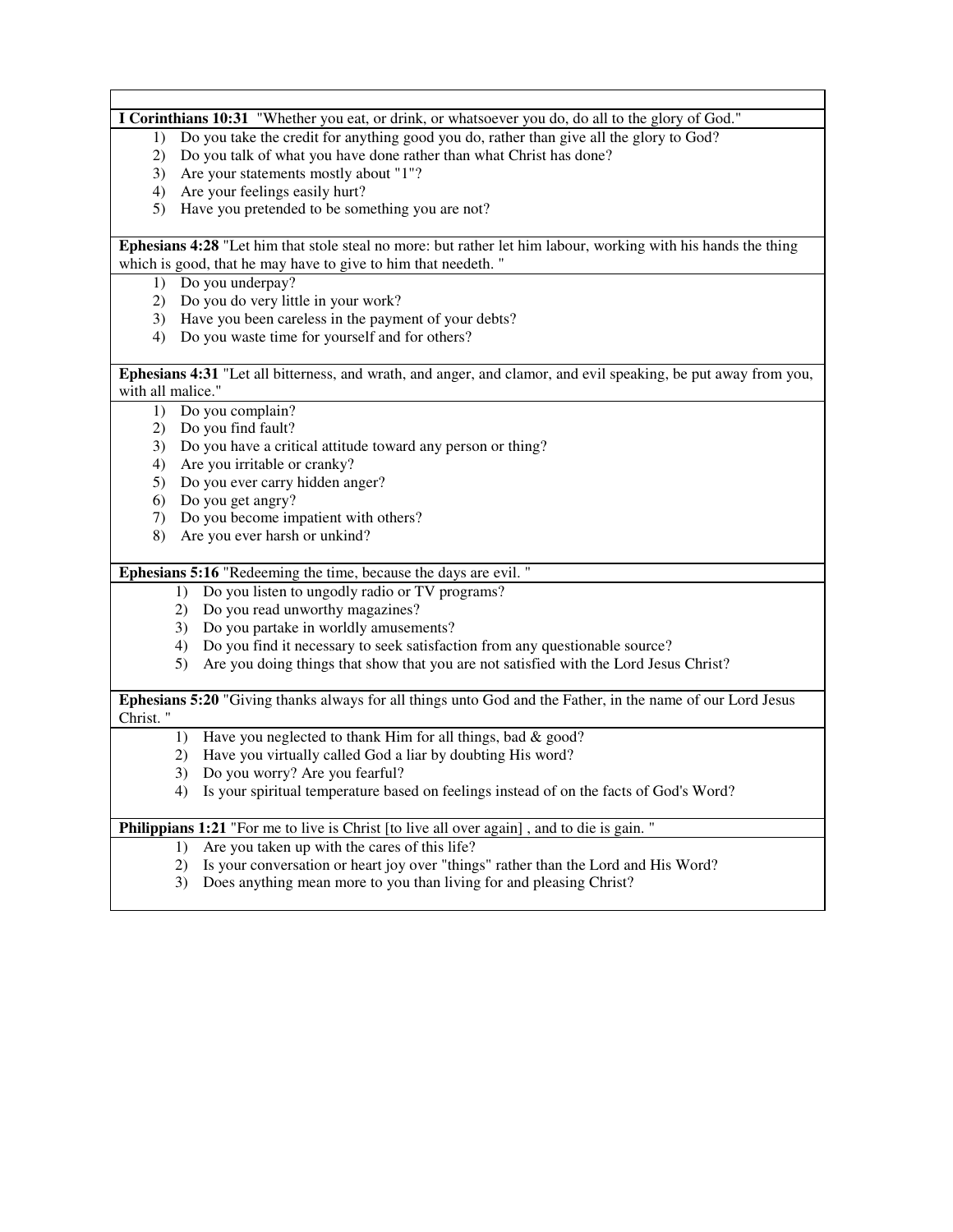|    | Philippians 2:14 "Do all things without murmurings and disputings."                                               |
|----|-------------------------------------------------------------------------------------------------------------------|
| 1) | Do you ever by word or deed seek to hurt someone?                                                                 |
| 2) | Do you gossip?                                                                                                    |
| 3) | Do you speak unkindly concerning people when they are not present?                                                |
| 4) | Do you harbor prejudice because they someone is different than you, or because they do not see                    |
|    | everything exactly like you?                                                                                      |
|    |                                                                                                                   |
|    | Philippians 4:4 "Rejoice in the Lord always: and again I say, Rejoice                                             |
| 1) | Have you neglected to seek to be pleasing to Him in all things?                                                   |
| 2) | Do you carry any bitterness toward God? Are you angry or disappointed with God?                                   |
|    | 3) Have you complained against Him in any way? Grumbled because of circumstances?                                 |
| 4) | Have you been dissatisfied with His provision for you?                                                            |
| 5) | Do you have any reservations in obeying His perfect will?                                                         |
|    | 6) Have you disobeyed some direct leading of the Holy Spirit?                                                     |
|    | Colossians 3:9 "Lie not one to another, seeing that you have put off the old man with his deeds."                 |
| 1) | Do you engage in empty and unprofitable conversation?                                                             |
| 2) | Do you ever lie, fib, deceive or withhold the whole truth of a matter?                                            |
| 3) | Do you ever exaggerate to make yourself look good?                                                                |
| 4) | Do you cheat (on taxes, expense reports)?                                                                         |
| 5) | Do you steal (from your employer, or from God)?                                                                   |
| 6) | Have you forgotten to return anything you borrowed?                                                               |
|    |                                                                                                                   |
|    | 2 Timothy 2:22 "Flee also youthful lusts: but follow righteousness, faith, charity, peace, with them that call on |
|    | the Lord out of a pure heart."                                                                                    |
| 1) | Do you have any personal habits that are not pure?                                                                |
| 2) | Do you allow impure thoughts about the opposite sex to stay in your mind?                                         |
|    | 3) Do you read that which is impure or suggests unholy things?                                                    |
| 4) | Do you indulge in any unclean entertainment?                                                                      |
| 5) | Are you guilty of the lustful look? Lustful thoughts? Lustful fantasies?                                          |
|    | Hebrews 10:25 "Not forsaking the assembling of ourselves together, as the manner of some is; but exhorting        |
|    | one another; and much more, as you see the day approaching."                                                      |
|    | $\overline{1}$ ) Do you deliberately stay away from some church services?                                         |
| 2) | Are you irregular in attendance at services?                                                                      |
| 3) | Do you neglect to attend & participate in meetings for prayer?                                                    |
| 4) | Have you neglected/slighted daily or private prayer?                                                              |
| 5) | Have you neglected thanksgiving at meals?                                                                         |
| 6) | Have you neglected family devotions?                                                                              |
|    |                                                                                                                   |
|    | Hebrews 13:7 "Remember them which have the rule over you, who have spoken unto you the Word of God:               |
|    | whose faith follow, considering the end of their conversation."                                                   |
| 1) | Do you hesitate to submit to leaders in the church or elsewhere?                                                  |
| 2) | Are you lazy in spiritual disciplines?                                                                            |
| 3) | Do you rebel at requests given to you to help in the work of the gospel?                                          |
| 4) | Do you have a stubborn streak, or an unteachable spirit?                                                          |
|    |                                                                                                                   |
|    | James 1:27 "Pure religion and undefiled before God and the Father is this, To visit the fatherless and widows     |
|    | in their affliction and to keep himself unspotted from the world."                                                |
| 1) | Have you allowed yourself to become "spotted" by the world?                                                       |
| 2) | Is your manner of dress pleasing to God?                                                                          |
| 3) | Do you spend beyond what is pleasing to God on anything?                                                          |
| 4) | Do you neglect to pray about the things that you buy?                                                             |
|    |                                                                                                                   |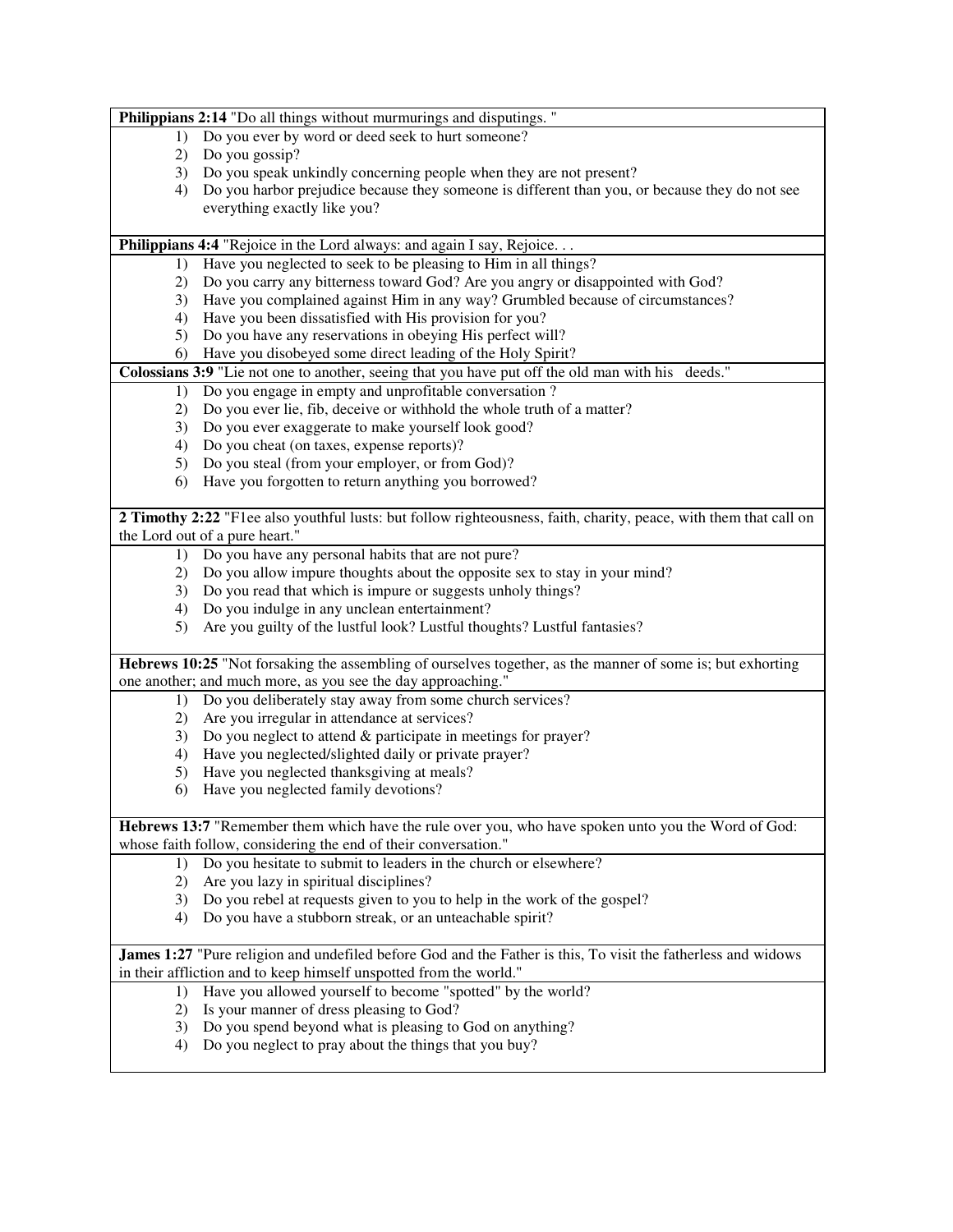|          | <b>James 4:6</b> "But He gives more grace, Wherefore He says, God resists the proud, but gives grace unto the |
|----------|---------------------------------------------------------------------------------------------------------------|
| humble." |                                                                                                               |
|          | Do you feel that you are not so bad as others?                                                                |
| 2)       | Are you stubborn?                                                                                             |
| 3)       | Do you insist on having your own way?                                                                         |
| 4)       | Do you insist on your own "rights"?                                                                           |
|          |                                                                                                               |
|          | <b>James 3:11</b> "Does a fountain send forth at the same place sweet water and bitter?"                      |
| 1)       | Have you dishonored Him and hindered His work by criticizing His servants?                                    |
| 2)       | Have you failed to pray regularly for your pastor and other spiritual leaders?                                |
| 3)       | Do you find it hard to be corrected?                                                                          |
| 4)       | Is there rebellion toward one who wants to restore you?                                                       |
| 5)       | Are concerned about what people will think more than what will be pleasing to God?                            |
|          |                                                                                                               |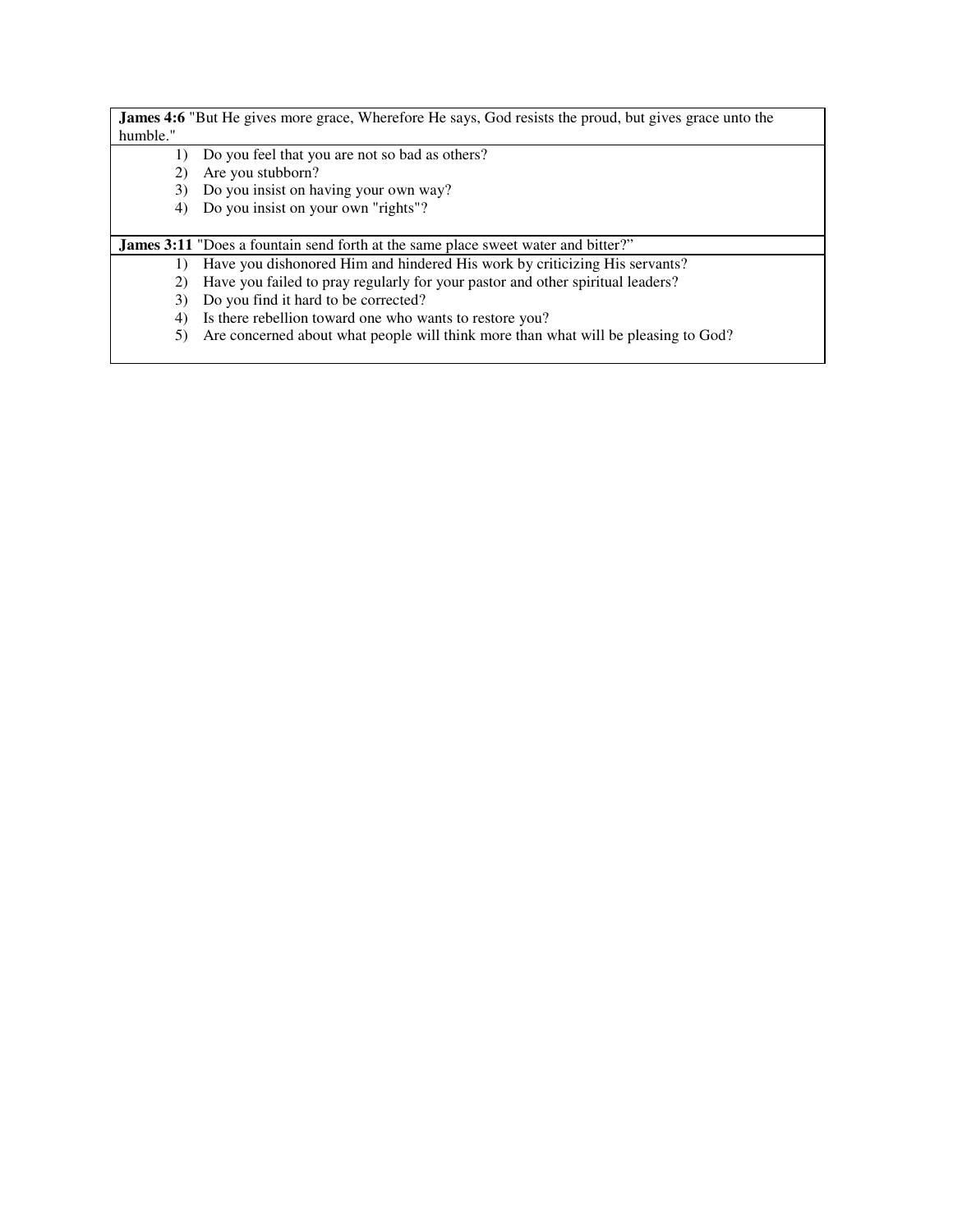### Common Sins and Temptations *What are your temptations, or easily besetting sins?*

Try to identify at least five areas in which you struggle with temptation. They may not be listed here. Be honest. They are your temptations.

- 1. adultery-emotional 2. adultery-in-mind 3. adultery-physical 4. abuser 5. anger 6. anorexia 7. backbiting 8. backsliding 9. bitterness 10. brawler 11. breach of confidence 12. bulimia 13. callous 14. cheating 15. clamor 16. complaining 17. compulsive 18. condemning 19. covetous 20. critical 21. cry-baby 22. cursing 23. cynical 24. defensive 25. demanding 26. dirty mind 27. disobedient to authorities 28. disobedient to parents 29. doubt 30. drunkenness 31. easily hurt 32. evil joking 33. evil speaking 34. excessive debt 35. faithless 36. falsify 37. fears 38. fortune tellers 39. gamble 40. getting even 41. gluttony 42. grumbling 43. hatred 44. hatred
	-
- 45. hoarding things

46. hopeless 47. horoscopes 48. hypocrisy 49. idolatry 50. impatient 51. inconsiderate 52. inconsistent 53. indifferent 54. irresponsible 55. jealous 56. judgmental 57. jump-to-conclusions 58. know-it-all 59. laziness 60. lewdness 61. lying 62. lost 1st love 63. lukewarm 64. lust-mind 65. lustful imagination 66. mal-content 67. meddling 68. money addiction 69. murder 70. murmuring 71. necromancy 72. neglect of children 73. neglect of church 74. neglect of family 75. neglect of fellowship 76. neglect of gifts 77. neglect of parents 78. neglect of service 79. neglect of spouse 80. ouija-boards 81. over-spender 82. overeating 83. perfectionist 84. pessimistic 85. pleasure seeker 86. pornography 87. prejudice 88. procrastination 89. promise breaker

90. proud

101.self-indulgent 102.self-pity 103.self-serving 104.severe 105.sex sins 106.slander 107.sharp answers 108.smoking 109.spiteful 110.sports-aholic 111.steal 112. 113.steal tithe 114.stinginess 115.suicidal thoughts 116.superstitions 117. swearing 118. temper 119. touchy 120. un-sympathetic 121. unfairness 122. unkind 123. unloving 124. unreliable 125. unfaithful 126. vengeful 127. vulgar 128. wishing evil 129. witchcraft 130. workaholic 131. worry

91. psychic-hotlines 92. quarrelsome 93. quitter 94. resentful

95. respect of persons

96. rudeness 97. sarcastic 98. self-centered 99. self-destruction 100.self-hatred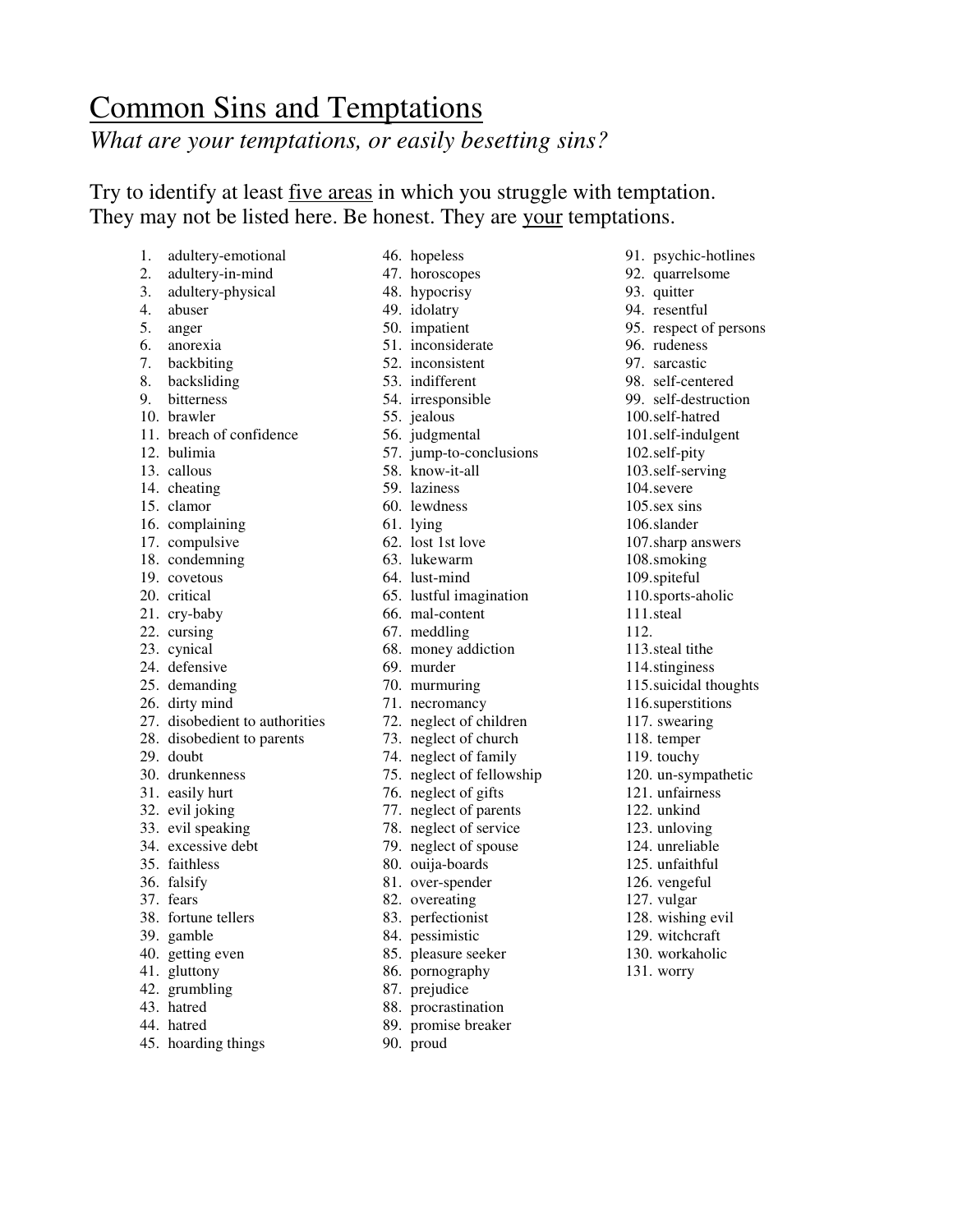# Seriously Examine Yourself Your Weaknesses, Besetting Sins, and Temptations

We are all tempted. Even Jesus was tempted of the devil. James tells us that we are all tempted when we are drawn away of our own lusts and enticed. Be honest with yourself.

- Where Are Your Weakness? (James 5:16)
- What Are Your Easily Besetting Sins? (Hebrews 12:1)
- What Are Your Re-occurring Temptations? (James 1:2, 1 Peter 1:6)

### **Read these Scriptures pertaining to sin during your self-examination time.**

Rom 1:29-32, 1 Cor. 6:8-10, 1 Cor 10:6-10, Gal 5:19-21, Eph 4:25-31, 2 Tim 3:1-8, Rev. 21:8

*Read the following list and check any area of weakness the Lord may point out to you.* 

| <b>Spiritual</b> | <b>Mental</b> | <b>Emotional</b>  | <b>Verbal</b> | <b>Physical</b>  | Financial   | Ego       |
|------------------|---------------|-------------------|---------------|------------------|-------------|-----------|
| Idolatry         | <b>Doubts</b> | Hatred            | Curse         | Sexual           | Cheating    | Pride     |
| Witchcraft       | Fears         | Jealousy          | Swear         | Sensual          | Workaholic  | Self-pity |
| Fortunes         | Worry         | Anger             | Lie           | Drugs            | Things      | Ambition  |
| Horoscopes       | Anxiety       | <b>Bitterness</b> | Criticize     | Alcohol          | Not Tithing | Greed     |
| Ouija Boards     | Evil Thoughts | Prejudice         | Condemn       | Smoking          | Stealing    | Coveting  |
| <b>Charms</b>    | Fantasies     | Self-Pity         | Gossip        | Body worship     | Lotto       | Prejudice |
|                  | Lusts         | Discouraged       | Slander       | Beauty obsession | Gambling    |           |
|                  |               | Depressed         | Blasphemy     | Figure obsession | Fraud       |           |
|                  |               |                   |               |                  |             |           |

*Hebrews 12:1 Wherefore seeing we also are compassed about with so great a cloud of witnesses, let us lay aside every weight, and the sin which does so easily beset us, and let us run with patience the race that is set before us,* 

# How To Deal With Temptation

- Flee Temptation  $-2$  Timothy 2:22
- Resist Temptation James 4:7 & 1 Peter 5:9
- Endure Temptation James 1:12
- Pray to Escape Temptation Luke 22:40

# **Confess Sin**

*(Do spiritual inventory, open heart surgery)* 

**W**ords - *have you spoken evil of anyone, criticized, sharp words* **A**ttitudes - *complaining spirit, depressed, grouchy, know-it-all* **T**houghts - *evil desires, lusts, doubts, fears, hatred, bitterness* **A**ctions - *broken God's laws, trespassed on forbidden ground*

*Be sure to do spiritual inventory when you come before the throne.*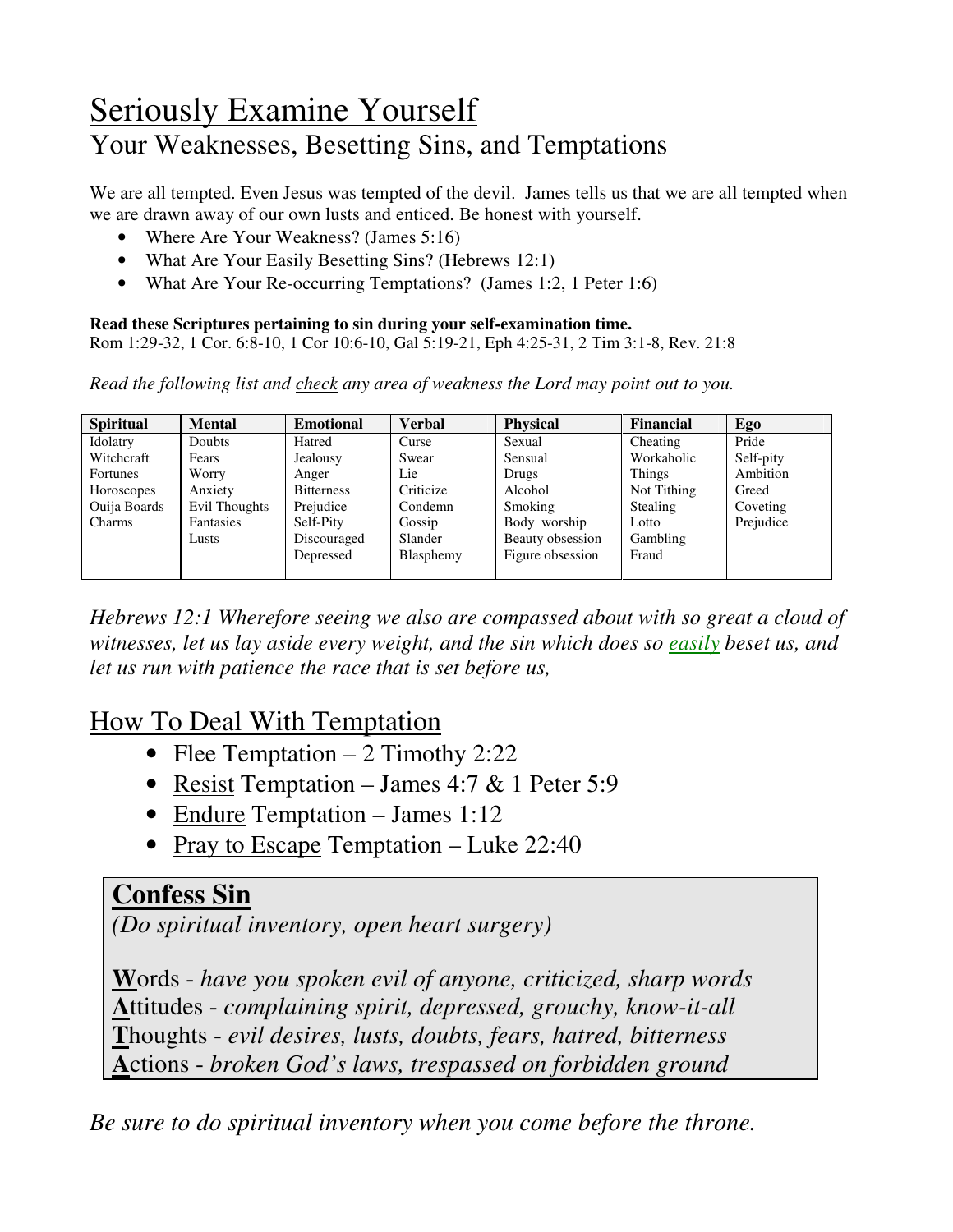# Common Sins and Temptations

What are your temptations, or easily besetting sins? Hebrews 12:1 *Am I? Have I committed? Or am I guilty of?* 

| adultery-in-mind<br>impatient<br>respect of persons<br>inconsiderate<br>adultery-physical<br>rude<br>abuser<br>inconsistent<br>sarcastic<br>indifferent<br>self-centered<br>anger<br>irresponsible<br>self-destruction<br>anorexia<br>jealous<br>self-hatred<br>backbiting<br>backsliding<br>judgmental<br>self-indulgent<br>jump-to-conclusions<br>self-pity<br>bitterness<br>know-it-all<br>brawler<br>self-serving<br>breach of confidence<br>lazy<br>severe<br>bulimia<br>lewd<br>sensual<br>callous<br>lying<br>sex sins<br>lost 1st love<br>slander<br>cheating<br>clamor<br>lukewarm<br>sharp answers<br>complaining<br>lustful-mind<br>smoking<br>lustful imagination<br>compulsive<br>spiteful<br>condemning<br>mal-content<br>sports-aholic<br>meddling<br>stealing<br>covetous<br>money addiction<br>steal tithe<br>critical<br>murder<br>stinginess<br>cry-baby<br>cursing<br>suicidal thoughts<br>murmuring<br>superstitions<br>cynical<br>necromancy<br>defensive<br>neglect of children<br>swearing<br>neglect of church<br>demanding<br>temper<br>dirty mind<br>neglect of family<br>touchy<br>disobedient to authorities<br>neglect of fellowship<br>un-sympathetic<br>$\frac{1}{1}$<br>neglect of gifts<br>unfairness<br>disobedient to parents<br>$\frac{1}{1}$<br>neglect of parents<br>doubt<br>unkind<br>neglect of service<br>drunken<br>unloving<br>easily hurt<br>neglect of spouse<br>unreliable<br>evil joking<br>ouija-boards<br>unfaithful<br>evil speaking<br>over-spender<br>vengeful<br>overeating<br>excessive debt<br>vulgar<br>perfectionist<br>wishing evil<br>faithless<br>witchcraft<br>pessimistic<br>falsify<br>fearful<br>pleasure seeker<br>workaholic<br>fortune tellers<br>pornography<br>worry<br>prejudice<br>gamble<br>Other Sins<br>procrastination<br>getting even<br>promise breaker<br>gluttony<br>grumbling<br>proud<br>psychic-hotlines<br>hatred<br>quarrelsome<br>hoarding things<br>quitter<br>hopeless | adultery-emotional | idolatry | resentful |
|-----------------------------------------------------------------------------------------------------------------------------------------------------------------------------------------------------------------------------------------------------------------------------------------------------------------------------------------------------------------------------------------------------------------------------------------------------------------------------------------------------------------------------------------------------------------------------------------------------------------------------------------------------------------------------------------------------------------------------------------------------------------------------------------------------------------------------------------------------------------------------------------------------------------------------------------------------------------------------------------------------------------------------------------------------------------------------------------------------------------------------------------------------------------------------------------------------------------------------------------------------------------------------------------------------------------------------------------------------------------------------------------------------------------------------------------------------------------------------------------------------------------------------------------------------------------------------------------------------------------------------------------------------------------------------------------------------------------------------------------------------------------------------------------------------------------------------------------------------------------------------------------------------------------------------------------------------------------|--------------------|----------|-----------|
|                                                                                                                                                                                                                                                                                                                                                                                                                                                                                                                                                                                                                                                                                                                                                                                                                                                                                                                                                                                                                                                                                                                                                                                                                                                                                                                                                                                                                                                                                                                                                                                                                                                                                                                                                                                                                                                                                                                                                                 |                    |          |           |
|                                                                                                                                                                                                                                                                                                                                                                                                                                                                                                                                                                                                                                                                                                                                                                                                                                                                                                                                                                                                                                                                                                                                                                                                                                                                                                                                                                                                                                                                                                                                                                                                                                                                                                                                                                                                                                                                                                                                                                 |                    |          |           |
|                                                                                                                                                                                                                                                                                                                                                                                                                                                                                                                                                                                                                                                                                                                                                                                                                                                                                                                                                                                                                                                                                                                                                                                                                                                                                                                                                                                                                                                                                                                                                                                                                                                                                                                                                                                                                                                                                                                                                                 |                    |          |           |
|                                                                                                                                                                                                                                                                                                                                                                                                                                                                                                                                                                                                                                                                                                                                                                                                                                                                                                                                                                                                                                                                                                                                                                                                                                                                                                                                                                                                                                                                                                                                                                                                                                                                                                                                                                                                                                                                                                                                                                 |                    |          |           |
|                                                                                                                                                                                                                                                                                                                                                                                                                                                                                                                                                                                                                                                                                                                                                                                                                                                                                                                                                                                                                                                                                                                                                                                                                                                                                                                                                                                                                                                                                                                                                                                                                                                                                                                                                                                                                                                                                                                                                                 |                    |          |           |
|                                                                                                                                                                                                                                                                                                                                                                                                                                                                                                                                                                                                                                                                                                                                                                                                                                                                                                                                                                                                                                                                                                                                                                                                                                                                                                                                                                                                                                                                                                                                                                                                                                                                                                                                                                                                                                                                                                                                                                 |                    |          |           |
|                                                                                                                                                                                                                                                                                                                                                                                                                                                                                                                                                                                                                                                                                                                                                                                                                                                                                                                                                                                                                                                                                                                                                                                                                                                                                                                                                                                                                                                                                                                                                                                                                                                                                                                                                                                                                                                                                                                                                                 |                    |          |           |
|                                                                                                                                                                                                                                                                                                                                                                                                                                                                                                                                                                                                                                                                                                                                                                                                                                                                                                                                                                                                                                                                                                                                                                                                                                                                                                                                                                                                                                                                                                                                                                                                                                                                                                                                                                                                                                                                                                                                                                 |                    |          |           |
|                                                                                                                                                                                                                                                                                                                                                                                                                                                                                                                                                                                                                                                                                                                                                                                                                                                                                                                                                                                                                                                                                                                                                                                                                                                                                                                                                                                                                                                                                                                                                                                                                                                                                                                                                                                                                                                                                                                                                                 |                    |          |           |
|                                                                                                                                                                                                                                                                                                                                                                                                                                                                                                                                                                                                                                                                                                                                                                                                                                                                                                                                                                                                                                                                                                                                                                                                                                                                                                                                                                                                                                                                                                                                                                                                                                                                                                                                                                                                                                                                                                                                                                 |                    |          |           |
|                                                                                                                                                                                                                                                                                                                                                                                                                                                                                                                                                                                                                                                                                                                                                                                                                                                                                                                                                                                                                                                                                                                                                                                                                                                                                                                                                                                                                                                                                                                                                                                                                                                                                                                                                                                                                                                                                                                                                                 |                    |          |           |
|                                                                                                                                                                                                                                                                                                                                                                                                                                                                                                                                                                                                                                                                                                                                                                                                                                                                                                                                                                                                                                                                                                                                                                                                                                                                                                                                                                                                                                                                                                                                                                                                                                                                                                                                                                                                                                                                                                                                                                 |                    |          |           |
|                                                                                                                                                                                                                                                                                                                                                                                                                                                                                                                                                                                                                                                                                                                                                                                                                                                                                                                                                                                                                                                                                                                                                                                                                                                                                                                                                                                                                                                                                                                                                                                                                                                                                                                                                                                                                                                                                                                                                                 |                    |          |           |
|                                                                                                                                                                                                                                                                                                                                                                                                                                                                                                                                                                                                                                                                                                                                                                                                                                                                                                                                                                                                                                                                                                                                                                                                                                                                                                                                                                                                                                                                                                                                                                                                                                                                                                                                                                                                                                                                                                                                                                 |                    |          |           |
|                                                                                                                                                                                                                                                                                                                                                                                                                                                                                                                                                                                                                                                                                                                                                                                                                                                                                                                                                                                                                                                                                                                                                                                                                                                                                                                                                                                                                                                                                                                                                                                                                                                                                                                                                                                                                                                                                                                                                                 |                    |          |           |
|                                                                                                                                                                                                                                                                                                                                                                                                                                                                                                                                                                                                                                                                                                                                                                                                                                                                                                                                                                                                                                                                                                                                                                                                                                                                                                                                                                                                                                                                                                                                                                                                                                                                                                                                                                                                                                                                                                                                                                 |                    |          |           |
|                                                                                                                                                                                                                                                                                                                                                                                                                                                                                                                                                                                                                                                                                                                                                                                                                                                                                                                                                                                                                                                                                                                                                                                                                                                                                                                                                                                                                                                                                                                                                                                                                                                                                                                                                                                                                                                                                                                                                                 |                    |          |           |
|                                                                                                                                                                                                                                                                                                                                                                                                                                                                                                                                                                                                                                                                                                                                                                                                                                                                                                                                                                                                                                                                                                                                                                                                                                                                                                                                                                                                                                                                                                                                                                                                                                                                                                                                                                                                                                                                                                                                                                 |                    |          |           |
|                                                                                                                                                                                                                                                                                                                                                                                                                                                                                                                                                                                                                                                                                                                                                                                                                                                                                                                                                                                                                                                                                                                                                                                                                                                                                                                                                                                                                                                                                                                                                                                                                                                                                                                                                                                                                                                                                                                                                                 |                    |          |           |
|                                                                                                                                                                                                                                                                                                                                                                                                                                                                                                                                                                                                                                                                                                                                                                                                                                                                                                                                                                                                                                                                                                                                                                                                                                                                                                                                                                                                                                                                                                                                                                                                                                                                                                                                                                                                                                                                                                                                                                 |                    |          |           |
|                                                                                                                                                                                                                                                                                                                                                                                                                                                                                                                                                                                                                                                                                                                                                                                                                                                                                                                                                                                                                                                                                                                                                                                                                                                                                                                                                                                                                                                                                                                                                                                                                                                                                                                                                                                                                                                                                                                                                                 |                    |          |           |
|                                                                                                                                                                                                                                                                                                                                                                                                                                                                                                                                                                                                                                                                                                                                                                                                                                                                                                                                                                                                                                                                                                                                                                                                                                                                                                                                                                                                                                                                                                                                                                                                                                                                                                                                                                                                                                                                                                                                                                 |                    |          |           |
|                                                                                                                                                                                                                                                                                                                                                                                                                                                                                                                                                                                                                                                                                                                                                                                                                                                                                                                                                                                                                                                                                                                                                                                                                                                                                                                                                                                                                                                                                                                                                                                                                                                                                                                                                                                                                                                                                                                                                                 |                    |          |           |
|                                                                                                                                                                                                                                                                                                                                                                                                                                                                                                                                                                                                                                                                                                                                                                                                                                                                                                                                                                                                                                                                                                                                                                                                                                                                                                                                                                                                                                                                                                                                                                                                                                                                                                                                                                                                                                                                                                                                                                 |                    |          |           |
|                                                                                                                                                                                                                                                                                                                                                                                                                                                                                                                                                                                                                                                                                                                                                                                                                                                                                                                                                                                                                                                                                                                                                                                                                                                                                                                                                                                                                                                                                                                                                                                                                                                                                                                                                                                                                                                                                                                                                                 |                    |          |           |
|                                                                                                                                                                                                                                                                                                                                                                                                                                                                                                                                                                                                                                                                                                                                                                                                                                                                                                                                                                                                                                                                                                                                                                                                                                                                                                                                                                                                                                                                                                                                                                                                                                                                                                                                                                                                                                                                                                                                                                 |                    |          |           |
|                                                                                                                                                                                                                                                                                                                                                                                                                                                                                                                                                                                                                                                                                                                                                                                                                                                                                                                                                                                                                                                                                                                                                                                                                                                                                                                                                                                                                                                                                                                                                                                                                                                                                                                                                                                                                                                                                                                                                                 |                    |          |           |
|                                                                                                                                                                                                                                                                                                                                                                                                                                                                                                                                                                                                                                                                                                                                                                                                                                                                                                                                                                                                                                                                                                                                                                                                                                                                                                                                                                                                                                                                                                                                                                                                                                                                                                                                                                                                                                                                                                                                                                 |                    |          |           |
|                                                                                                                                                                                                                                                                                                                                                                                                                                                                                                                                                                                                                                                                                                                                                                                                                                                                                                                                                                                                                                                                                                                                                                                                                                                                                                                                                                                                                                                                                                                                                                                                                                                                                                                                                                                                                                                                                                                                                                 |                    |          |           |
|                                                                                                                                                                                                                                                                                                                                                                                                                                                                                                                                                                                                                                                                                                                                                                                                                                                                                                                                                                                                                                                                                                                                                                                                                                                                                                                                                                                                                                                                                                                                                                                                                                                                                                                                                                                                                                                                                                                                                                 |                    |          |           |
|                                                                                                                                                                                                                                                                                                                                                                                                                                                                                                                                                                                                                                                                                                                                                                                                                                                                                                                                                                                                                                                                                                                                                                                                                                                                                                                                                                                                                                                                                                                                                                                                                                                                                                                                                                                                                                                                                                                                                                 |                    |          |           |
|                                                                                                                                                                                                                                                                                                                                                                                                                                                                                                                                                                                                                                                                                                                                                                                                                                                                                                                                                                                                                                                                                                                                                                                                                                                                                                                                                                                                                                                                                                                                                                                                                                                                                                                                                                                                                                                                                                                                                                 |                    |          |           |
|                                                                                                                                                                                                                                                                                                                                                                                                                                                                                                                                                                                                                                                                                                                                                                                                                                                                                                                                                                                                                                                                                                                                                                                                                                                                                                                                                                                                                                                                                                                                                                                                                                                                                                                                                                                                                                                                                                                                                                 |                    |          |           |
|                                                                                                                                                                                                                                                                                                                                                                                                                                                                                                                                                                                                                                                                                                                                                                                                                                                                                                                                                                                                                                                                                                                                                                                                                                                                                                                                                                                                                                                                                                                                                                                                                                                                                                                                                                                                                                                                                                                                                                 |                    |          |           |
|                                                                                                                                                                                                                                                                                                                                                                                                                                                                                                                                                                                                                                                                                                                                                                                                                                                                                                                                                                                                                                                                                                                                                                                                                                                                                                                                                                                                                                                                                                                                                                                                                                                                                                                                                                                                                                                                                                                                                                 |                    |          |           |
|                                                                                                                                                                                                                                                                                                                                                                                                                                                                                                                                                                                                                                                                                                                                                                                                                                                                                                                                                                                                                                                                                                                                                                                                                                                                                                                                                                                                                                                                                                                                                                                                                                                                                                                                                                                                                                                                                                                                                                 |                    |          |           |
|                                                                                                                                                                                                                                                                                                                                                                                                                                                                                                                                                                                                                                                                                                                                                                                                                                                                                                                                                                                                                                                                                                                                                                                                                                                                                                                                                                                                                                                                                                                                                                                                                                                                                                                                                                                                                                                                                                                                                                 |                    |          |           |
|                                                                                                                                                                                                                                                                                                                                                                                                                                                                                                                                                                                                                                                                                                                                                                                                                                                                                                                                                                                                                                                                                                                                                                                                                                                                                                                                                                                                                                                                                                                                                                                                                                                                                                                                                                                                                                                                                                                                                                 |                    |          |           |
|                                                                                                                                                                                                                                                                                                                                                                                                                                                                                                                                                                                                                                                                                                                                                                                                                                                                                                                                                                                                                                                                                                                                                                                                                                                                                                                                                                                                                                                                                                                                                                                                                                                                                                                                                                                                                                                                                                                                                                 |                    |          |           |
|                                                                                                                                                                                                                                                                                                                                                                                                                                                                                                                                                                                                                                                                                                                                                                                                                                                                                                                                                                                                                                                                                                                                                                                                                                                                                                                                                                                                                                                                                                                                                                                                                                                                                                                                                                                                                                                                                                                                                                 |                    |          |           |
|                                                                                                                                                                                                                                                                                                                                                                                                                                                                                                                                                                                                                                                                                                                                                                                                                                                                                                                                                                                                                                                                                                                                                                                                                                                                                                                                                                                                                                                                                                                                                                                                                                                                                                                                                                                                                                                                                                                                                                 |                    |          |           |
|                                                                                                                                                                                                                                                                                                                                                                                                                                                                                                                                                                                                                                                                                                                                                                                                                                                                                                                                                                                                                                                                                                                                                                                                                                                                                                                                                                                                                                                                                                                                                                                                                                                                                                                                                                                                                                                                                                                                                                 |                    |          |           |
|                                                                                                                                                                                                                                                                                                                                                                                                                                                                                                                                                                                                                                                                                                                                                                                                                                                                                                                                                                                                                                                                                                                                                                                                                                                                                                                                                                                                                                                                                                                                                                                                                                                                                                                                                                                                                                                                                                                                                                 |                    |          |           |
|                                                                                                                                                                                                                                                                                                                                                                                                                                                                                                                                                                                                                                                                                                                                                                                                                                                                                                                                                                                                                                                                                                                                                                                                                                                                                                                                                                                                                                                                                                                                                                                                                                                                                                                                                                                                                                                                                                                                                                 |                    |          |           |
|                                                                                                                                                                                                                                                                                                                                                                                                                                                                                                                                                                                                                                                                                                                                                                                                                                                                                                                                                                                                                                                                                                                                                                                                                                                                                                                                                                                                                                                                                                                                                                                                                                                                                                                                                                                                                                                                                                                                                                 | horoscopes         |          |           |
| hypocrisy                                                                                                                                                                                                                                                                                                                                                                                                                                                                                                                                                                                                                                                                                                                                                                                                                                                                                                                                                                                                                                                                                                                                                                                                                                                                                                                                                                                                                                                                                                                                                                                                                                                                                                                                                                                                                                                                                                                                                       |                    |          |           |

Try to identify at least five areas in which you struggle with temptation. They may not be listed here. Be honest. They are your temptations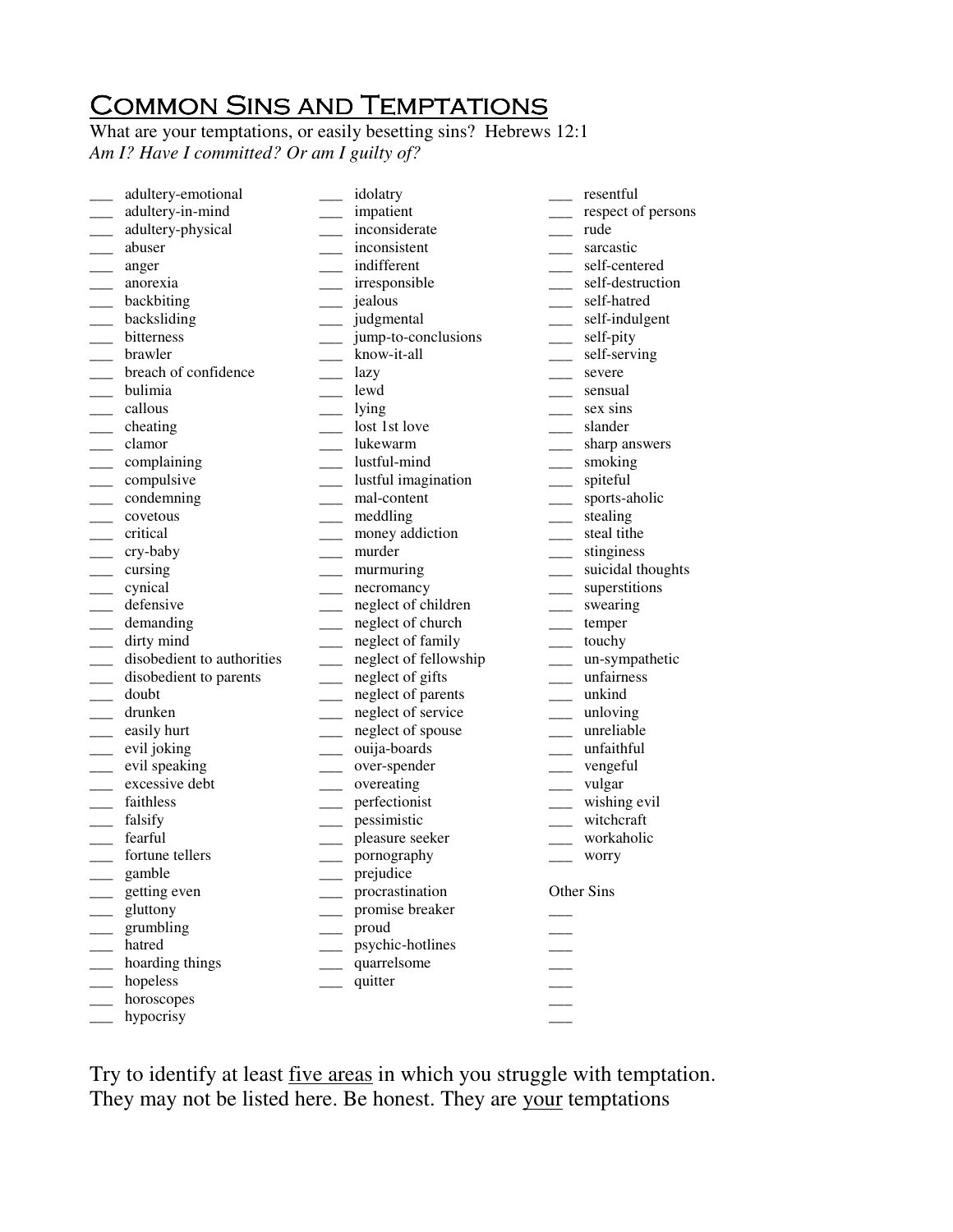# CONFESSION – ATTITUDE CHECKLIST

(Check up on your own secret sins)

| <b>The Sin</b>               | <b>The Scripture</b>     | <b>My Particular Sin</b> |
|------------------------------|--------------------------|--------------------------|
| Selfish desires              | James 4:3                |                          |
| Secret sins                  | Psalm 66:18              |                          |
| Idle words                   | Matthew 12:36            |                          |
| <b>Lustful fantasies</b>     | Matthew 5:28             |                          |
| Marriage conflicts           | I Peter 3:7b             |                          |
| Ingratitude                  | Philippians 4:4-8        |                          |
| <b>Unforgiving Attitudes</b> | Mark 11:25-26            |                          |
| Unresolved conflicts         | Matthew 5:23             |                          |
| Doubt                        | Hebrews 11:6a            |                          |
| Prayerlessness               | Hebrews 11:6b / Jer 2:32 |                          |
| Indecision & doubt           | James 1:6                |                          |
| <b>Bitterness</b>            | Hebrews 12:15            |                          |
| Rebellion against authority  | <b>I</b> Samuel 15:23    |                          |
| Known disobedience           | James 4:17               |                          |
| Temper                       | Ephesians 4:26-27        |                          |
| Anger                        | Ephesians 4:26, 31       |                          |
| Impatience with others       | Ephesians 4:32           |                          |
| Murmuring / Complaining      | 1 Corinthians 10:10      |                          |
| Lying / Half-truths          | Colossians 3:9           |                          |
| Strife in your heart         | James 3:14               |                          |
| Grumbling                    | Jude 1:16                |                          |
| Faithlessness                | Luke 12:28               |                          |
| Forsaking God's House        | Hebrews 10:25            |                          |
| <b>Spiritual Laziness</b>    | Ephesians 5:14           |                          |
| <b>Criticism of Others</b>   | Proverbs 25:23           |                          |
| Self-centeredness            | 2 Corinthians 5:15       |                          |
| <b>Unequally Yoked</b>       | 2 Corinthians 6:14       |                          |
| Stealing                     | Romans 2:21              |                          |
| Cheating                     | 1 Thessalonians 4:6      |                          |
| Holding Back Tithe           | Malachi 3:10             |                          |

There are sins that *"easily beset us"* that serve only to weigh us down and cause us shame and hinder our fellowship with God. (Hebrews 12:1) Each of us has our own set of reoccurring sins. There are no exempt people. *"There is none righteous, no not one."*

Confession is laying it out before the Lord... for *"all things are naked and opened unto the eyes of him with whom we have to do." (Hebrews 4:13)*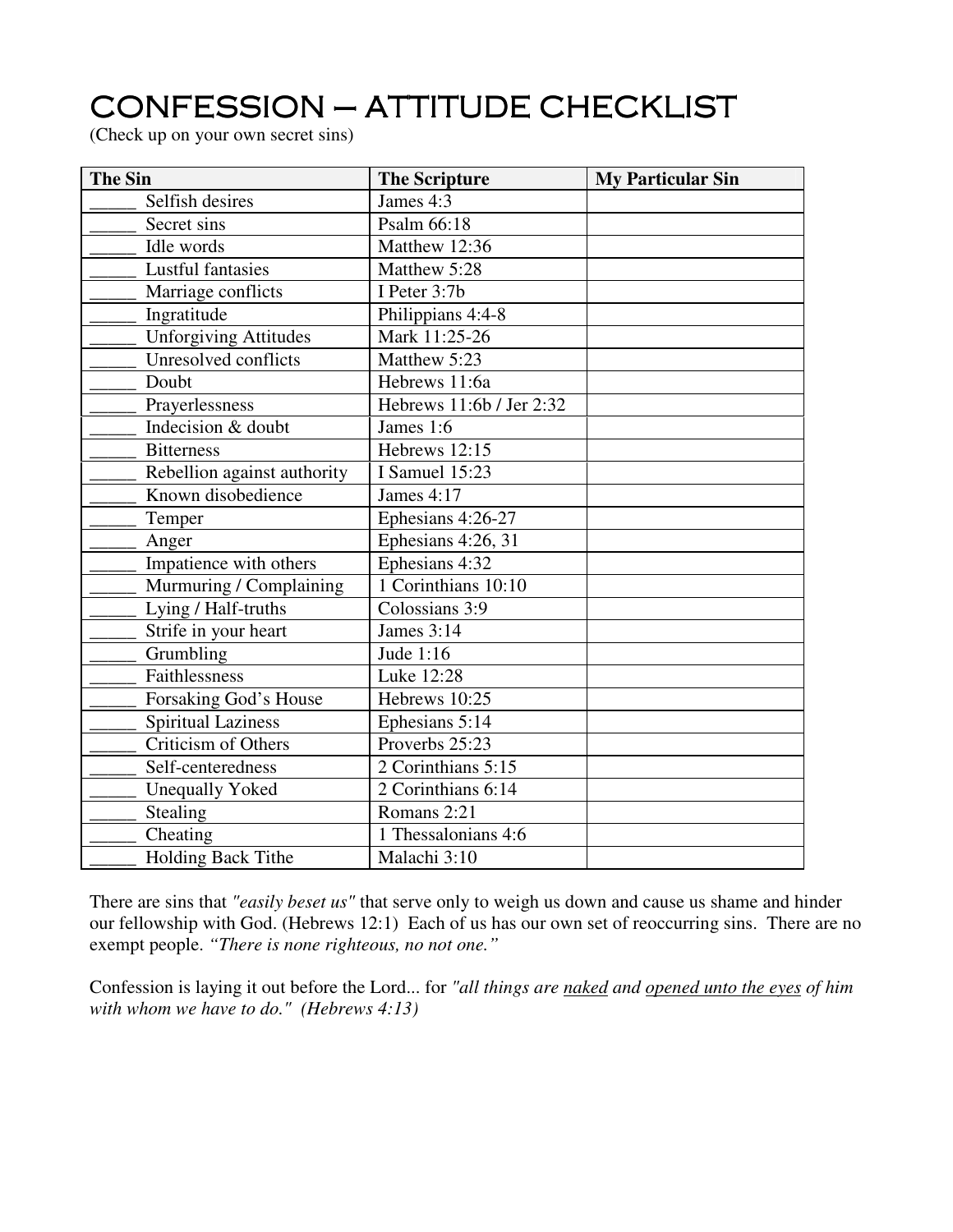# Look Into the Mirror

*"If we say we have not sinned, we deceive ourselves…" I John 1:8* 

# *My Major Temptations (1 Corinthians 10:13)*

*(See the list on the next page)* 

### *My Besetting Sins (Hebrews 12:1)*

*(Those that easily overtake me and occur over again and again.)* 

## *My Failures & Faults*

*(Confess or admit them one to another – James 5:16.)* 

*What God Did With My Sin (memorize these verses so you can apply them)."If we confess our sins he is faithful and just to forgive us our sins and cleanse us from all unrighteousnesss." I John 1:9* 

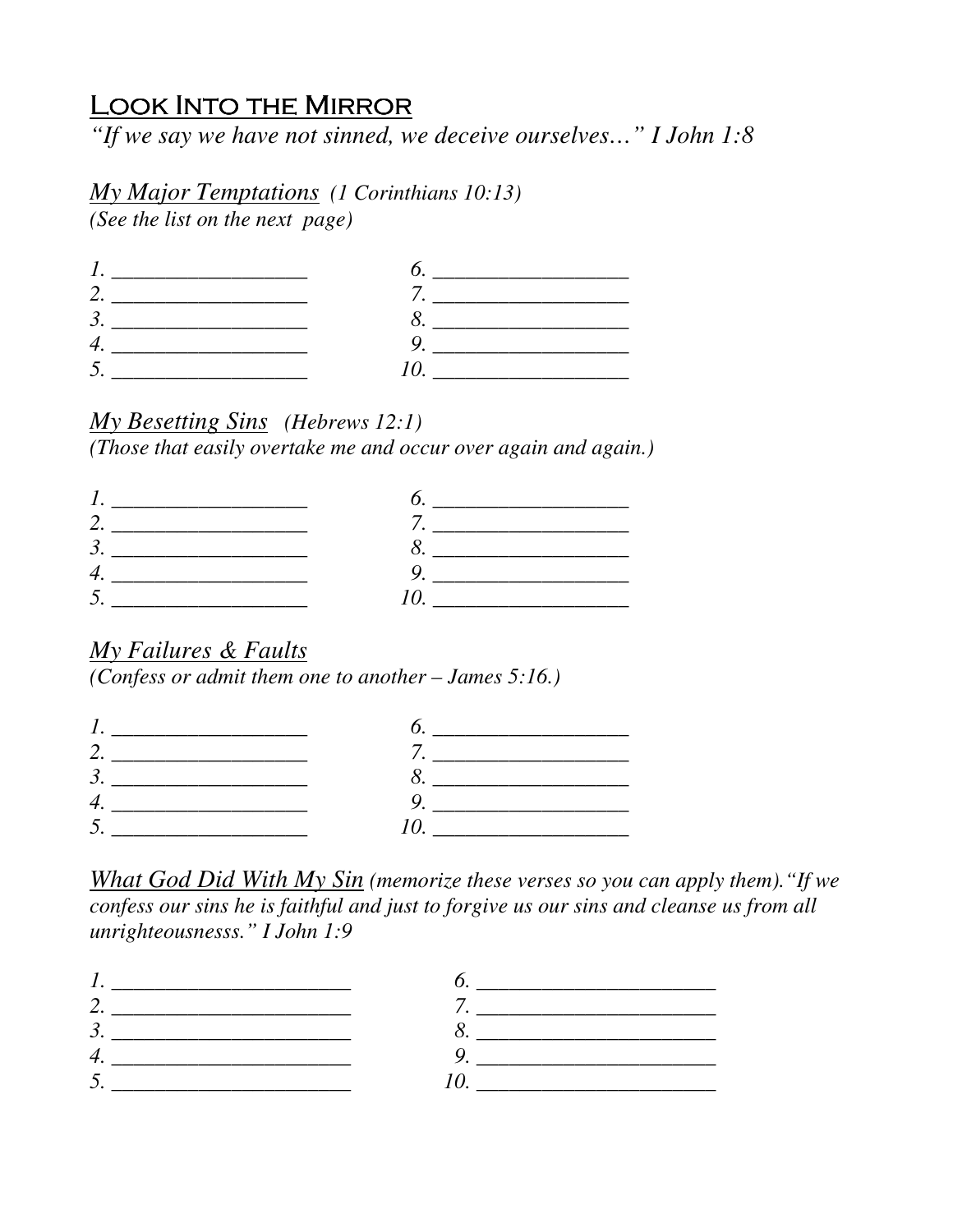# Summarize Your Areas of Concern

*James 1:23. Anyone who listens to the word but does not do what it says is like a man who looks at his face in a mirror 24. and, after looking at himself, goes away and immediately forgets what he looks like. 25. But the man who looks intently into the perfect law that gives freedom, and continues to do this, not forgetting what he has heard, but doing it--he will be blessed in what he does. 26. If anyone considers himself religious and yet does not keep a tight rein on his tongue, he deceives himself and his religion is worthless. 27. Religion that God our Father accepts as pure and faultless is this: to look after orphans and widows in their distress and to keep oneself from being polluted by the world.* 

## **Have I done wrong, or failed to do right?**

| ╭                    |  |
|----------------------|--|
| $\mathcal{R}$<br>. J |  |
| $\Lambda$            |  |
| - 1                  |  |

## **Have I entertained evil thoughts in my mind?**

1. \_\_\_\_\_\_\_\_\_\_\_\_\_\_\_\_\_\_\_\_\_\_\_\_\_\_\_\_\_\_\_\_\_\_\_\_\_\_\_\_\_\_\_\_\_\_\_\_\_\_\_\_\_ 2. \_\_\_\_\_\_\_\_\_\_\_\_\_\_\_\_\_\_\_\_\_\_\_\_\_\_\_\_\_\_\_\_\_\_\_\_\_\_\_\_\_\_\_\_\_\_\_\_\_\_\_\_\_ 3. \_\_\_\_\_\_\_\_\_\_\_\_\_\_\_\_\_\_\_\_\_\_\_\_\_\_\_\_\_\_\_\_\_\_\_\_\_\_\_\_\_\_\_\_\_\_\_\_\_\_\_\_\_

# **Have I spoken evil of another person?**

| ⌒<br>∸ |  |
|--------|--|
| ∼      |  |
| ، ب    |  |

# **Do I need to make something right?**

| Ī.            |  |
|---------------|--|
| า<br><u>L</u> |  |
| 2<br>ັ        |  |

## **Lord, change my prayer life in these areas:**

| r        |  |
|----------|--|
| ر،       |  |
|          |  |
| $\sim$ . |  |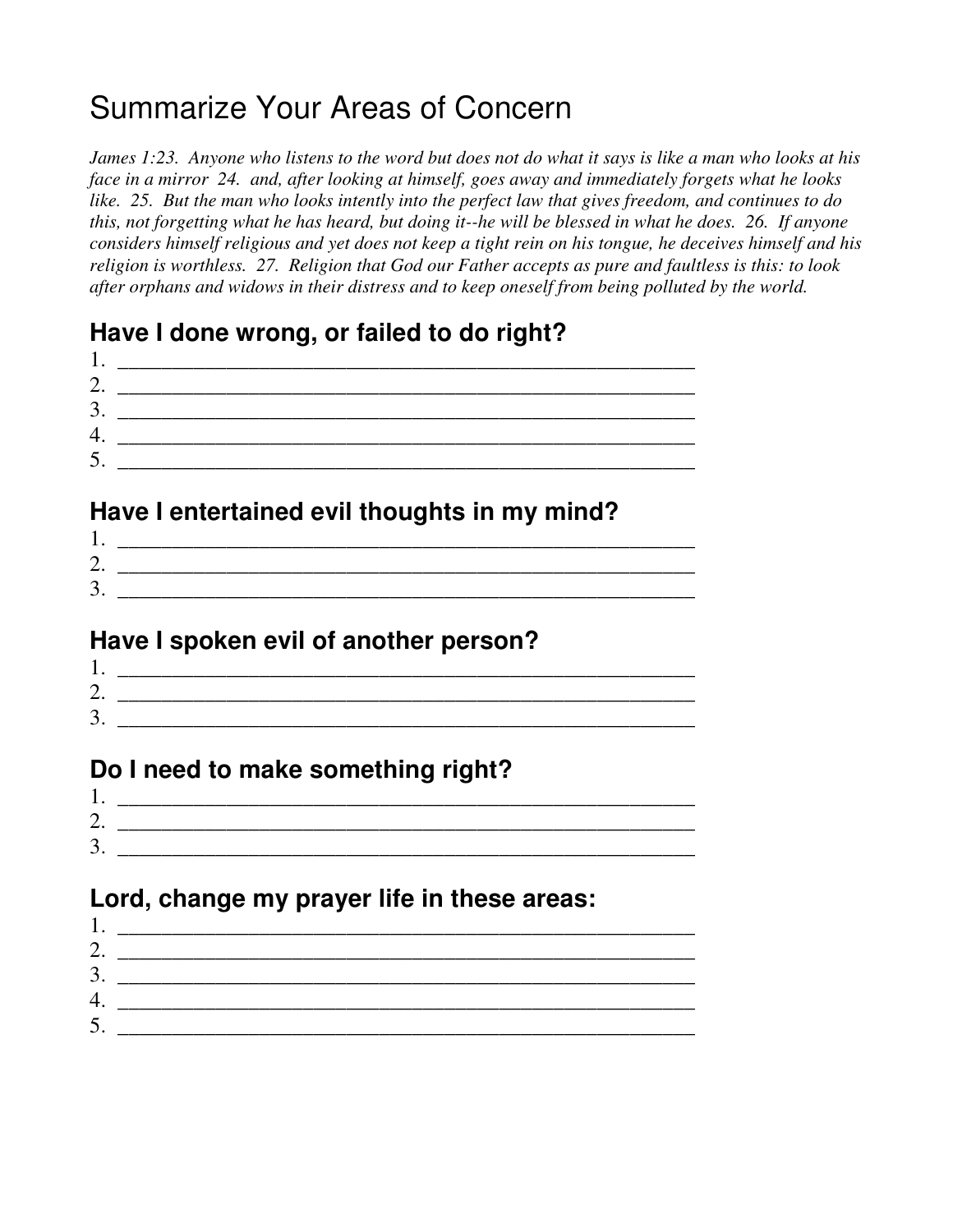

# FAITH

The blind men came to him: and Jesus said unto them, Believe you that I am able to do this? They said unto him, Yea, Lord. - Matthew 9:28

But without faith *it is* impossible to please *him*: for he that cometh to God must believe that he is, and that he is a rewarder of them that diligently seek him. - Hebrews 11:6

Jesus answered and said unto them, Verily I say unto you, If ye have faith, and doubt not, ye shall not only do this which is done to the fig tree, but also if ye shall say unto this mountain, Be thou removed, and be thou cast into the sea; it shall be done. - Matthew 21:21

And immediately Jesus stretched forth his hand, and caught him, and said unto him, O thou of little faith, wherefore didst thou doubt? - Matthew 14:31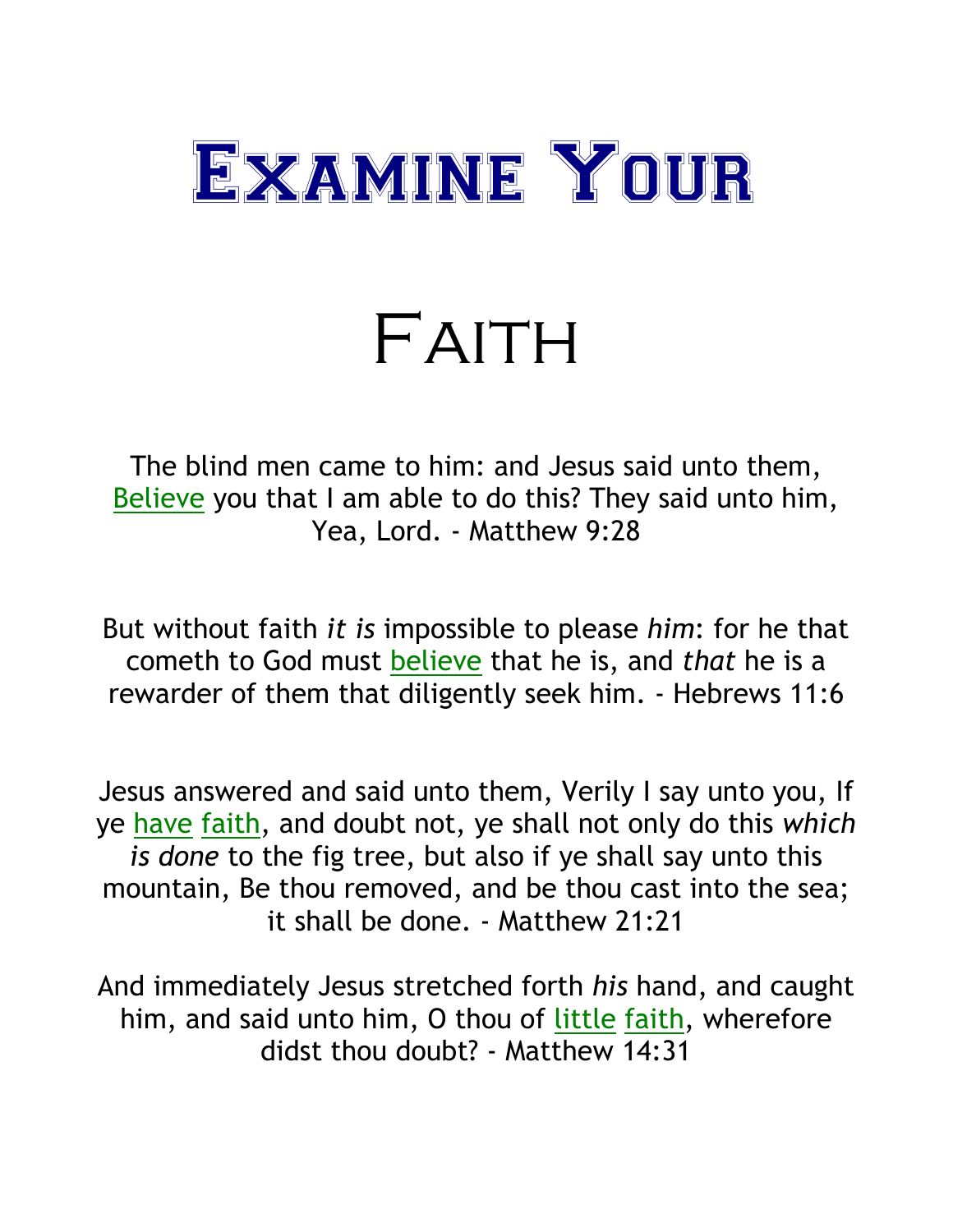# What Are You Believing God to Do?

Don't pretend you have faith when you really don't believe it is going to happen. That is praying a lie. Exercise real faith in God's goodness and promises. This kind of praying takes more time. One must come boldly to the throne of grace, but carefully and sincerely.

Be specific in the request that you long for, believe God wants, and are willing to persist for.

### **In your life and family**

| 1. |                               |
|----|-------------------------------|
| 2. |                               |
|    | $3.$ $\overline{\phantom{a}}$ |
|    | In your church.               |
|    |                               |
| 2. |                               |
| 3. |                               |
|    | In the lives of others        |

### **In the lives of others.**

| . .           |  |
|---------------|--|
| 2<br><u>.</u> |  |
| ◠<br>ີ        |  |

Take some time to consider your "faith requests." Be sure they are from the heart, not from the top of your head. You must long for them, believe for them, and plead for them. You must be willing to prevail for them, agonize over them, then search and claim God's promises for them. Are you praying according to the will of God? Are you praying for God's purpose, God's kingdom or your own?